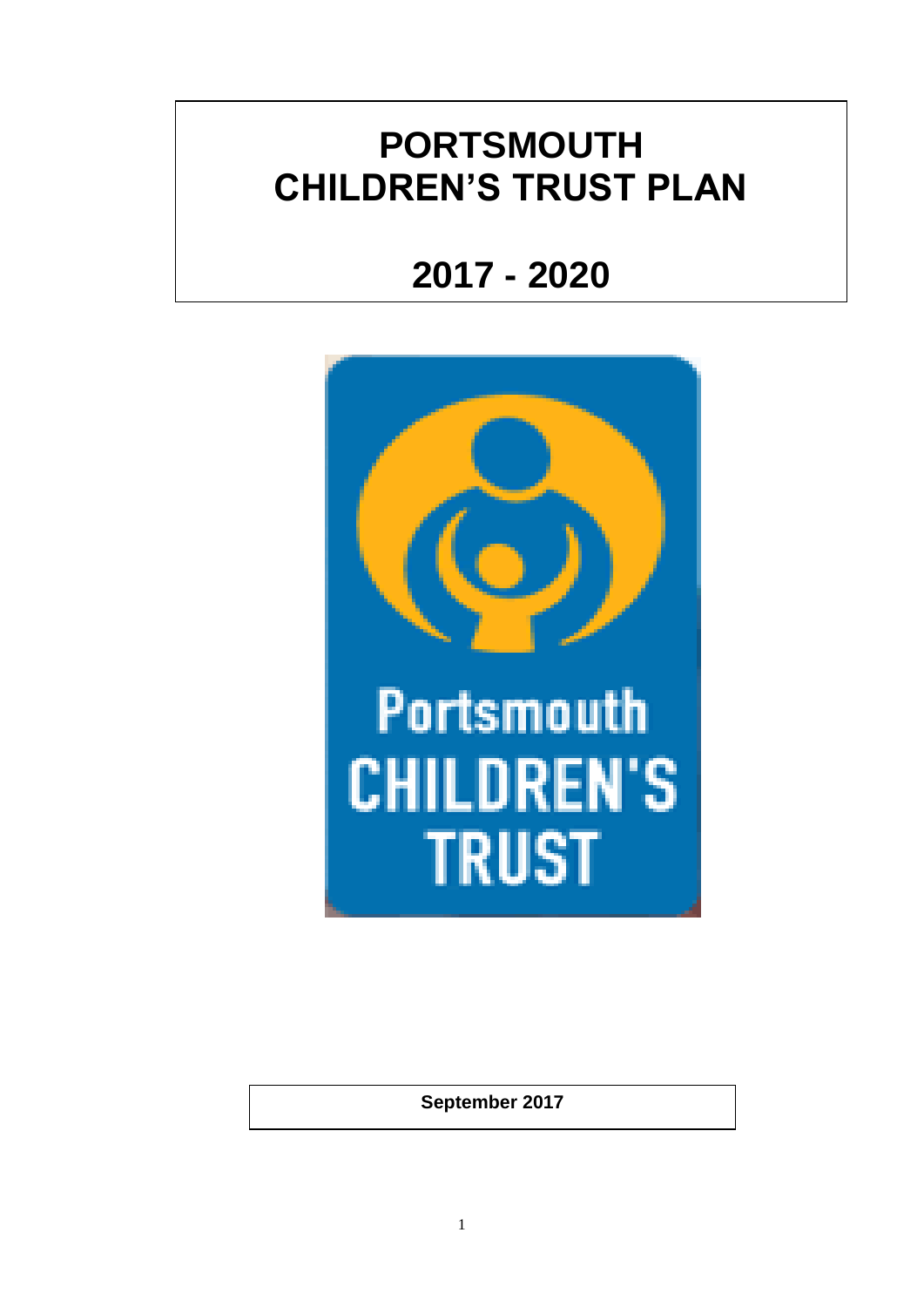## **CONTENTS**

- **1. Introduction**
- **2. The Portsmouth Children's Trust**
- **3. The Children's Trust Needs Assessment**
- **4. The Five Priorities for 2017-2020**
- **5. Resources**
- **6. Performance Managing the Children's Trust Plan**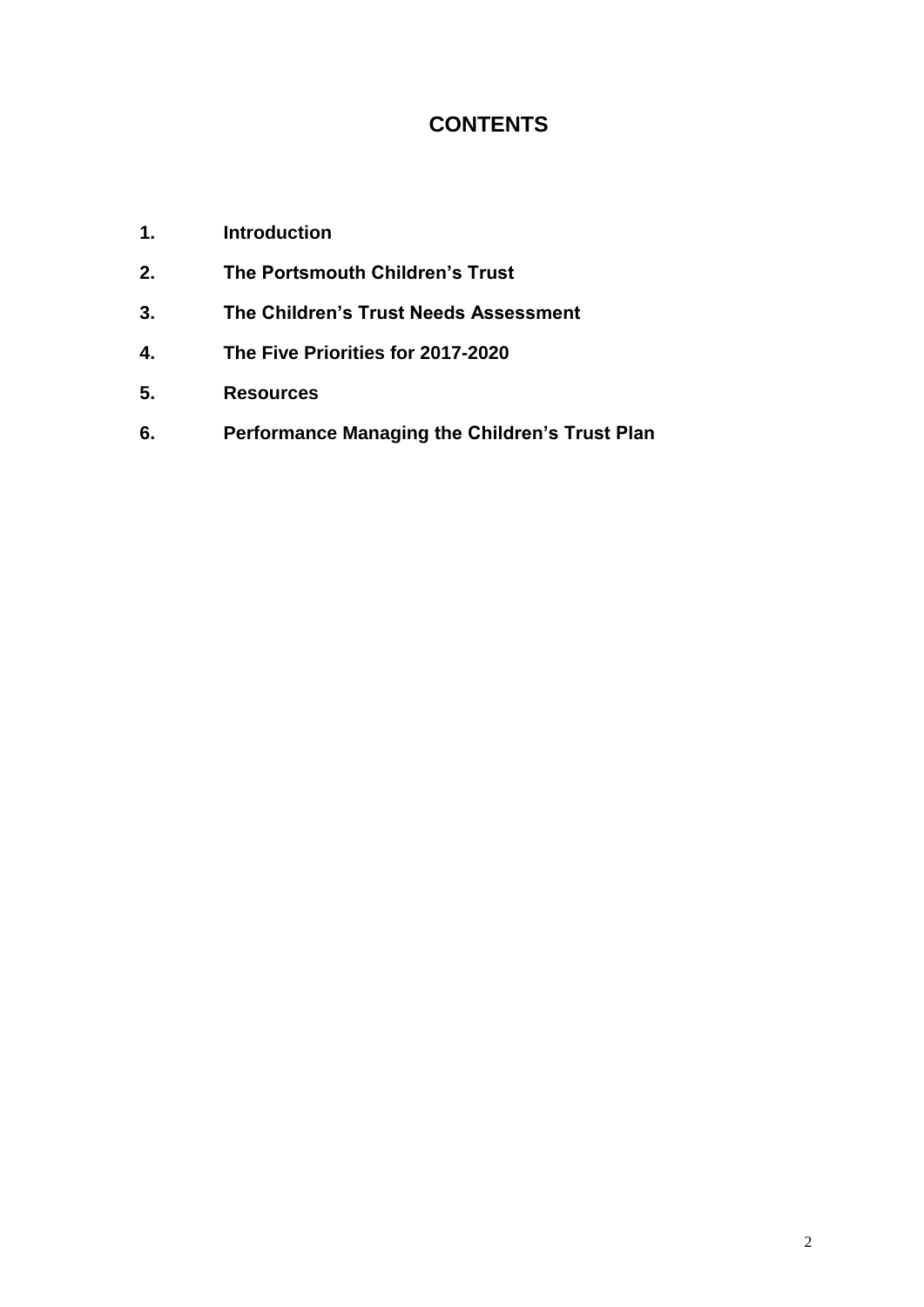## **SECTION 1 - INTRODUCTION AND OVERVIEW**

#### **Introduction**

Portsmouth Children's Trust partnership brings together all the key organisations in the city whose work has an impact on children and young people, together with representatives of families.

Each year, the Children's Trust Board refreshes the Portsmouth Children's Trust Plan, which outlines our key priorities for improving outcomes for children and young people in the city.

This overview summarises key priorities and actions we are taking forward to ensure that all children and young people in Portsmouth are able to flourish and contribute to the exciting future of our city. At the end of this overview there is a list of strategy documents which provide more detail in specific areas. We have five key priorities:

- **1. Our education strategy**, "Pulling together achieving more", brings together early years settings, schools, Multi Academy Trusts and colleges in the city through the Portsmouth Education Partnership. The strategy seeks to achieve a step-change in education outcomes for children and young people in Portsmouth. Our strategy has ten strategic objectives ranging from early years through to post-16 learning; from teacher recruitment through to securing good school attendance.
- **2. Our "Stronger Futures" programme** to promote the well-being and resilience of families. Stronger Futures builds on the development of the Multi-Agency Teams in 2015/16 and seeks to further improve integrated preventative and early help support for families with a strong focus on those families below thresholds for statutory services. A central plank of the strategy is the rolling out of restorative practice, providing 'high support and high challenge for children and families in a range of contexts. Stronger Futures also represents the local response to the national 'Troubled Families' agenda, integrates the Future in Mind national agenda for emotional health and wellbeing and includes our local Prevention and Early Help Strategy
- **3. Our children's physical health and wellbeing strategy** will be developed over the course of 2017 and will bring together our work to ensure that children and young people have good primary care and community health services, increasingly their ability to lead healthy lifestyles and reducing pressures on our acute services where possible.
- **4. Our Corporate Parenting Strategy** outlines our ambitions for achieving good outcomes for children in care and for care leavers. Included within the strategy are key improvements around achieving sufficient high quality and placements, securing good health outcomes, promoting good educational outcomes for children in care and providing high quality support and opportunities for care leavers as they make their transition into adult life.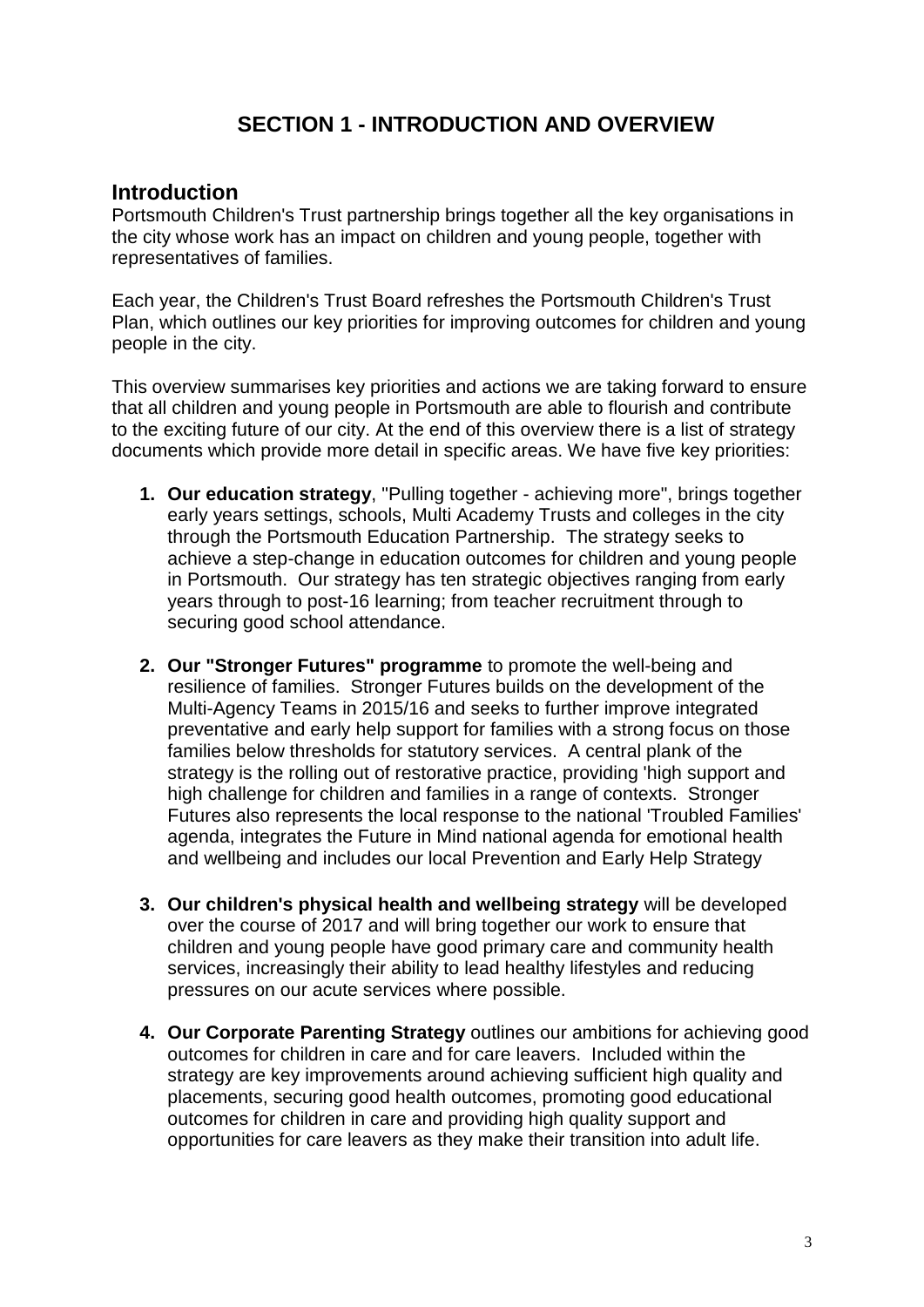**5. Our Special Educational Needs and Disabilities (SEND) Strategy** outlines our strategic response to the national SEND reforms and focusses on achieving good education, health and care outcomes for children with a range of Special Educational Needs and Disabilities. The Strategy has six strands including promoting the inclusion of children in mainstream education settings, implementing the SEND reforms, improving early identification, joint commissioning and securing good transitions into adult services. A key feature of the strategy, its delivery and the work within it is co-production alongside children, young people and parents and carers.

In addition to these Children's Trust Plan priorities, we work closely together through the Portsmouth Children's Safeguarding Board to ensure that children in the city are effectively safeguarded and protected in the city. The PSCB Plan sets out how we do this, individually and collectively.

The "Opportunities and Challenges" commentary below provides a broad overview of the strategic landscape for children and young people in Portsmouth.

#### **The Wider Context: Opportunities and Challenges**

We are ambitious for children and young people in Portsmouth and the contribution they can and should make to the future prosperity of the city. Young people feedback that Portsmouth is great city in which to grow up. There are many successes on which we can build

There are however a number of challenges which we will need to address together over the next few years if all children are to be able to fulfil their potential. There are also some changes we need to make to the way we operate, to make the best use of our diminishing resources and to ensure that services complement and draw on the inherent strengths of families and communities. We already have good practice at engaging with children, young people and families to design services and we will continue to improve how we do that.

#### **Education and employment - looking to the future**

The economic future of the city is exciting, with many new employment opportunities being created. Its success will depend, however, on the skills and creativity of its workforce. Our new education strategy has been developed through a new "Portsmouth Education Partnership (PEP) ".

Key elements include support for parents, carers and early years settings to drive early skills development for all children; plans for all schools over time to become part of effective, resilient Multi Academy Trusts (MATs) able to challenge and support each other to raise standards of attainment across the board; a strategy for whole school approaches to improve emotional well-being and resilience; preparing children and young people for work and life beyond school and ensuring young people have access to appropriate post-16 provision and pathways to employment; ensuring we have sufficient school places both in mainstream and special schools; and imaginative approaches to teacher recruitment and retention.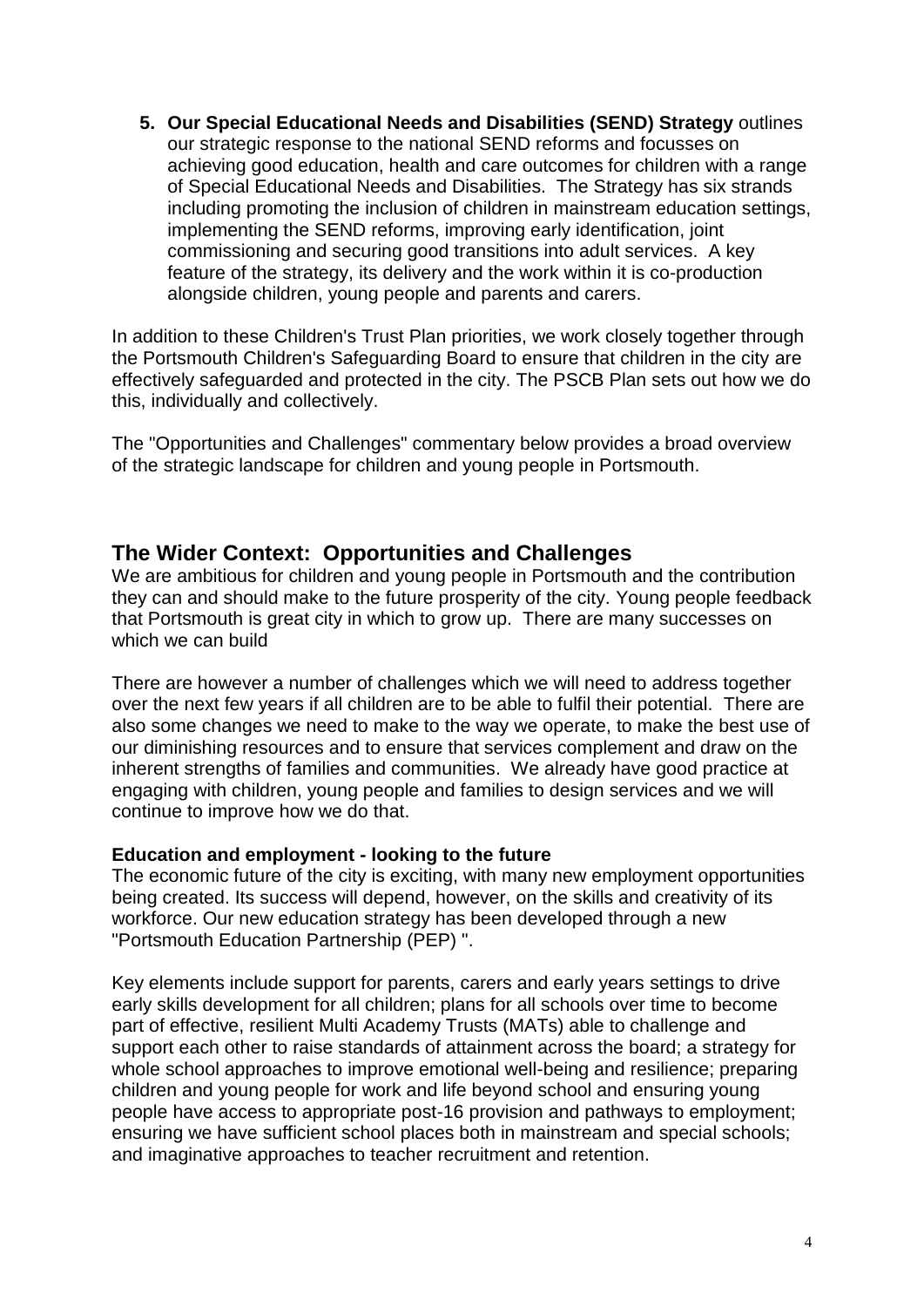Effective multi agency support for children with Special Educational Needs and Disabilities is crucial if they are to have the quality of life and success they deserve. Consistent, full attendance at school is vital to the life chances of children and young people. All partners are committed to making support for regular school attendance a high priority. Some young people currently struggle to participate fully at mainstream schools and are at times supported instead through alternative provision. Schools are committed to working together, building on current strong partnership working, to maintain the currently low rate of permanent exclusion from Portsmouth schools and to ensure that all young people get the opportunity to succeed. Just as we want to ensure that there are no limits to what Portsmouth children can achieve, we will ensure that no-one is left behind unsupported.

Poverty can limit opportunities for children to have experiences which help them learn and develop; it can also create stress for families which sometimes makes good care for children more difficult. The extension of Universal Credit in the city will create both challenges and opportunities for families to increase their incomes through employment, to develop secure futures for themselves. Our successful pilot of 30 hours free childcare will be extended from September 2017, increasing opportunities for families further as well as providing more scope for skilful, structured development support for young children. The Children's Trust Plan is linked to the city's Tackling Poverty Strategy.

#### **Physical health and healthy lifestyles**

Promoting good physical health and healthy lifestyles is a key priority for all of us. Ensuring that everyone has effective access to the right primary and specialist health care at the right time, and that care is really well tailored to meet the individual needs of children and families, can be challenging.

Through careful planning for different geographical areas, from regional to very local, we aim to provide well-judged, empowering support for families, from digital advice, information and guidance to appropriate use of General Practice and specialist and emergency health care.

#### **Emotional health and resilience**

Emotional well-being is a key priority and our "Future in Mind" transformation plan sets out how we will improve mental health support in a range of ways from effective universal support in schools to stronger specialist support, including at times of crisis, and good transition between children and adults services. We are clear that good mental health is everyone's business and needs to be a high priority for all services.

Our Prevention and Early Help strategy (as part of Stronger Futures) sets out how we will ensure that where families have complex and multiple needs, we simplify support so they can build a relationship with a single lead practitioner, supported by other specialist workers where necessary. Wherever possible we will intervene early so that problems do not get worse.

#### **Safe care and protection**

We take our responsibility to ensure children have safe care arrangements throughout their childhood. Key agencies in Portsmouth continue to commit to our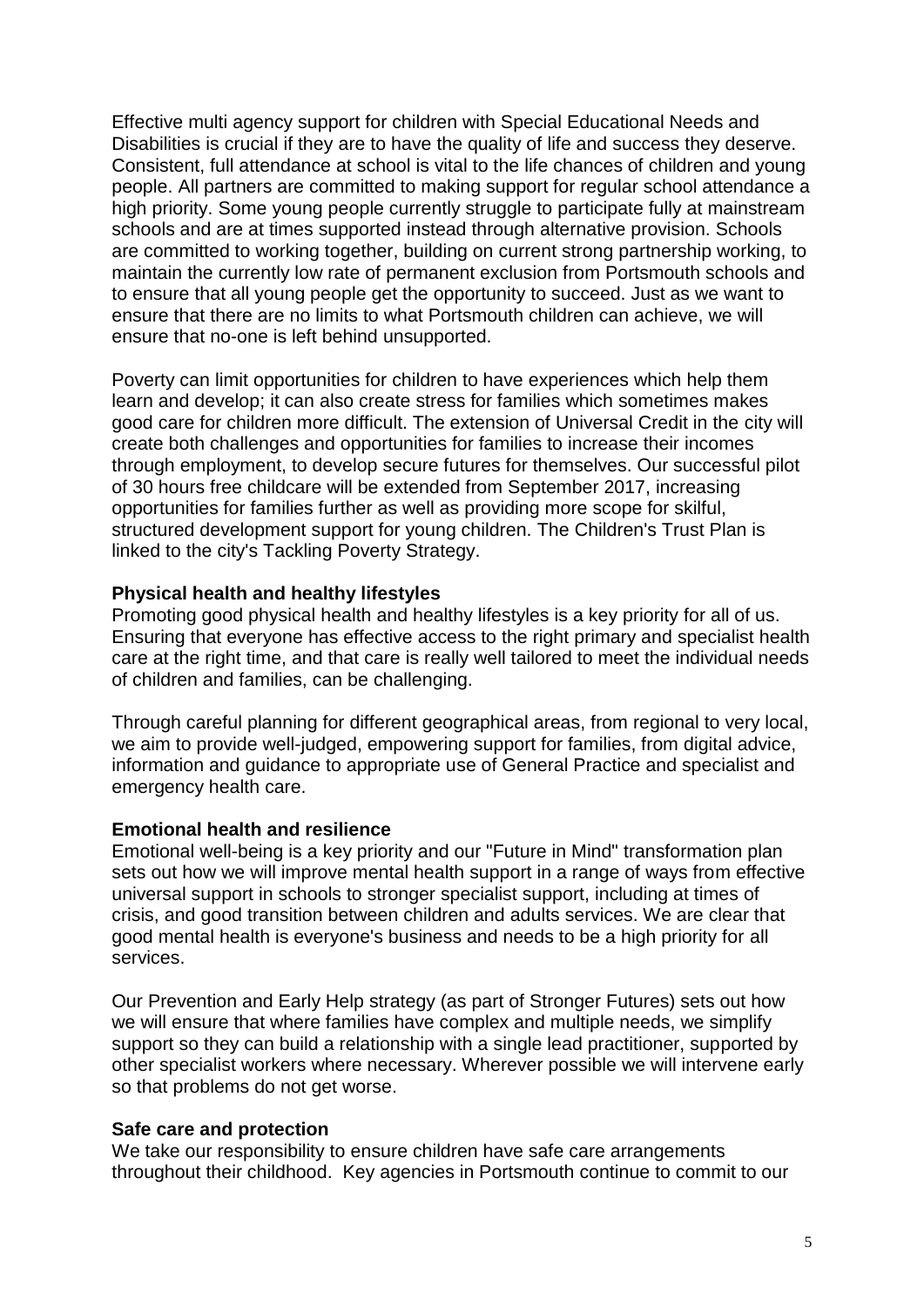Multi Agency Safeguarding Hub (MASH) where concerns can be reported and information shared to ensure that the right families receive the right support at the right time.

The MASH is able to identify those families that require targeted, early support and those families who need a statutory service. Further, the MASH is also able to support professionals in universal settings to complete early help assessments and to have difficult but critical conversations with each other and with families.

Where statutory intervention is required we ensure that it is provided effectively by well trained and supported social workers, working closely with other professionals across the city. We are successful in helping many children to stay safely with their families and it is vital that this continues.

In 2016, the Portsmouth Safeguarding Children Board refreshed the strategy to support children and young people who are, or are at risk of becoming, missing, exploited or trafficked. Our arrangements were tested through a regional peer review exercise which indicated a number of strengths as well as areas for further development.

Where children need alternative care, the city benefits from a strong network of foster carers who look after many of our children in care. Securing sufficient care placements is always a challenge. The city is also working closely with neighbouring authorities to strengthen recruitment and support for adoption.

All Children's Trust partners are committed to ensuring that looked after (and adopted) children are supported to have healthy behaviours, relationships and lifestyles. We continue to have high aspiration for our children in care and those leaving care through education, employment and training opportunities and we continue to extend local activities to ensure they move successfully to independence, including their engagement with local communities, businesses and initiatives. Our detailed plans for ensuring effective support for looked after children can be seen in our Corporate Parenting strategy.

Ultimately, the ability of children and young people to flourish depends on the resilience and skill of those who care for them everyday - their families and other carers. In all the support we provide, we are committed to a restorative approach which recognises the key responsibilities, as well as the inherent strengths of families and carers. Through a range of peers, volunteers and professionals we aim to provide a combination of high support and high challenge, at the right time, which motivates and empowers families to make the changes in their lives which will promote their stronger future.

#### **Communities - supporting each other**

Children and young people are key members of their local communities. They need the support of those communities, and also have a significant potential contribution to make through social action of different kinds.

Portsmouth families have always supported each other and we are keen to provide more opportunities for them to do this where we can. Over the next few years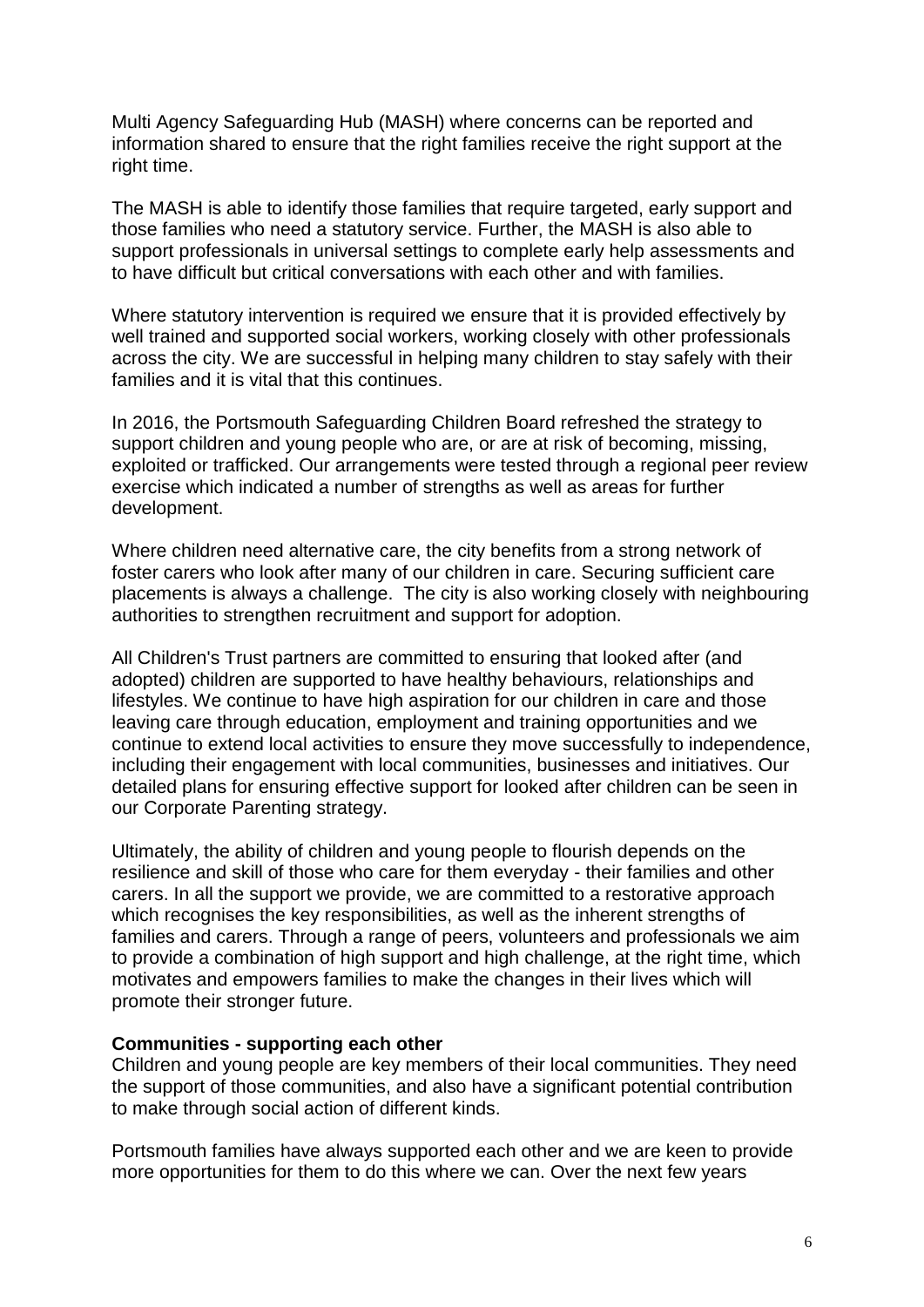children's centres in the city will be redeveloped with the support of local communities into Family Hubs, through which volunteers and local community organisations can make use of facilities and provide opportunities for social activity of different kinds. Through the "Portsmouth Together" programme, and partnership working with local voluntary organisations, we will significantly step up recruitment of and support for volunteers. In doing this we will be building on what is already a significant, diverse and enterprising contribution by many dedicated volunteers across the city.

We will also take opportunities wherever we can to promote social action by young people, building on the success locally of the National Citizenship Scheme run by Pompey in the Community and promoting the #Iwill campaign led by "Step up to Serve". We will be looking to local businesses and organisations to help extend opportunities for young people to get involved in social action which benefits both them and their communities. We remain committed to enabling young people to have high aspirations and to achieve good outcomes throughout their childhood and adolescence.

\_\_\_\_\_\_\_\_\_\_\_\_\_\_\_\_\_\_

Each one of the priorities has an improvement strategy which outlines in more detail the outcomes, performance measures and activity to deliver on the priority.

This document provides background information on the Portsmouth Children's Trust, headlines from the Children's Needs Assessment, a brief summary of each of the strategies and monitoring processes.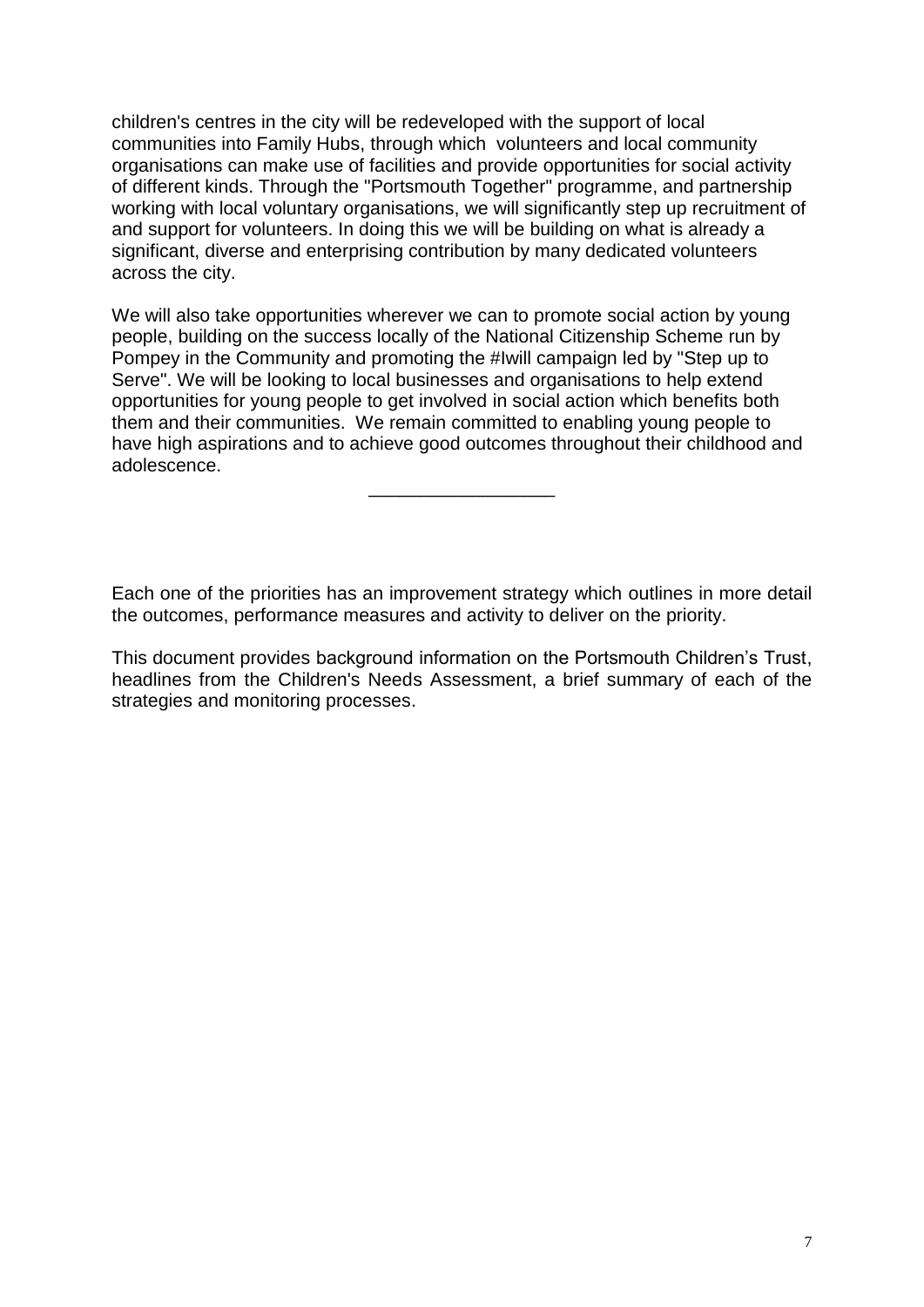# **SECTION 2 - THE PORTSMOUTH CHILDREN'S TRUST**

The Portsmouth Children's Trust was first established in 2004. The Trust is led by a Children's Trust Board which has multi-agency representation at Director and Chief Executive level from all the major public service delivery partners in the city.

The Children's Trust Board has the following purpose as outlined in its Terms of Reference;

- 1. To improve the well-being of all children and young people age 0 19 (and beyond for those with disabilities or care leavers) in Portsmouth. Well-being means children and young people will be healthy, be safe, enjoy and achieve, make a positive contribution and achieve economic well-being
- 2. To govern the commissioning and redesign of high quality, safe and effective universal, targeted and specialist services for children and young people.
- 3. To ensure service provision and service delivery is shaped so that all children, young people and families access the right services at the appropriate time. Service provision will be effectively integrated.
- 4. To ensure, through performance monitoring and challenge, that services are effective in delivering improved outcomes for children and young people in the City.
- 5. To ensure effective prevention and early help responses and processes are embedded in the city.

The Board has 13 functions, the first two of which are around the development and monitoring of the Portsmouth Children's Trust Plan.

The Children's Trust Board includes representation from;

- Elected Members
- Portsmouth City Council
- The Clinical Commissioning Group
- Solent NHS Trust
- Hampshire Constabulary
- Schools
- Further Education
- The Portsmouth Youth Parliament
- The Parent and Carer Board
- The Children and Young People's Voluntary Sector Alliance
- Portsmouth Safeguarding Children Board
- JobCentre Plus

The Children's Trust partnership structure changes and adapts to new and emerging priorities. The structure as at September 2017 appears overleaf.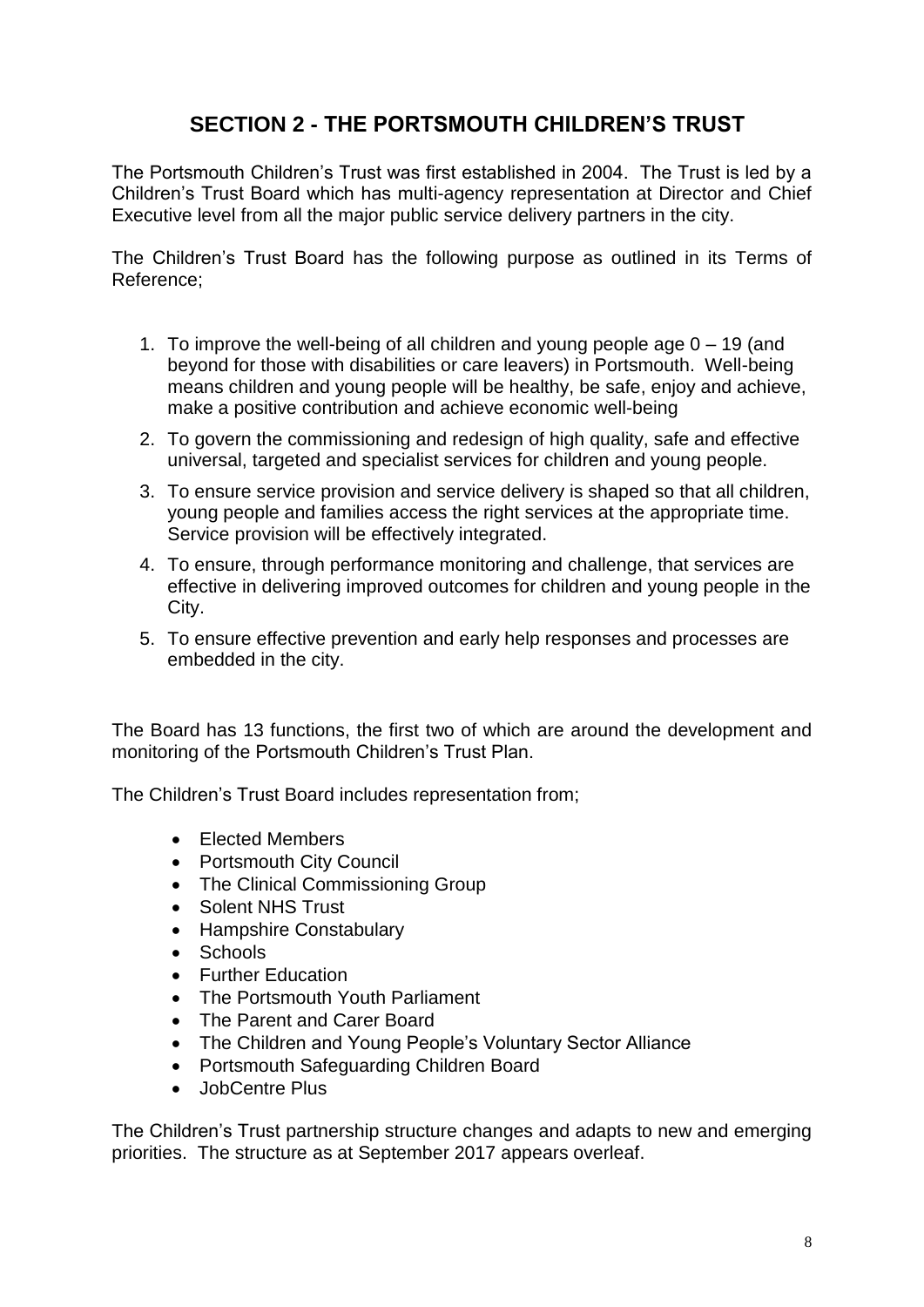### **Portsmouth Children's Trust Structure – September 2017**

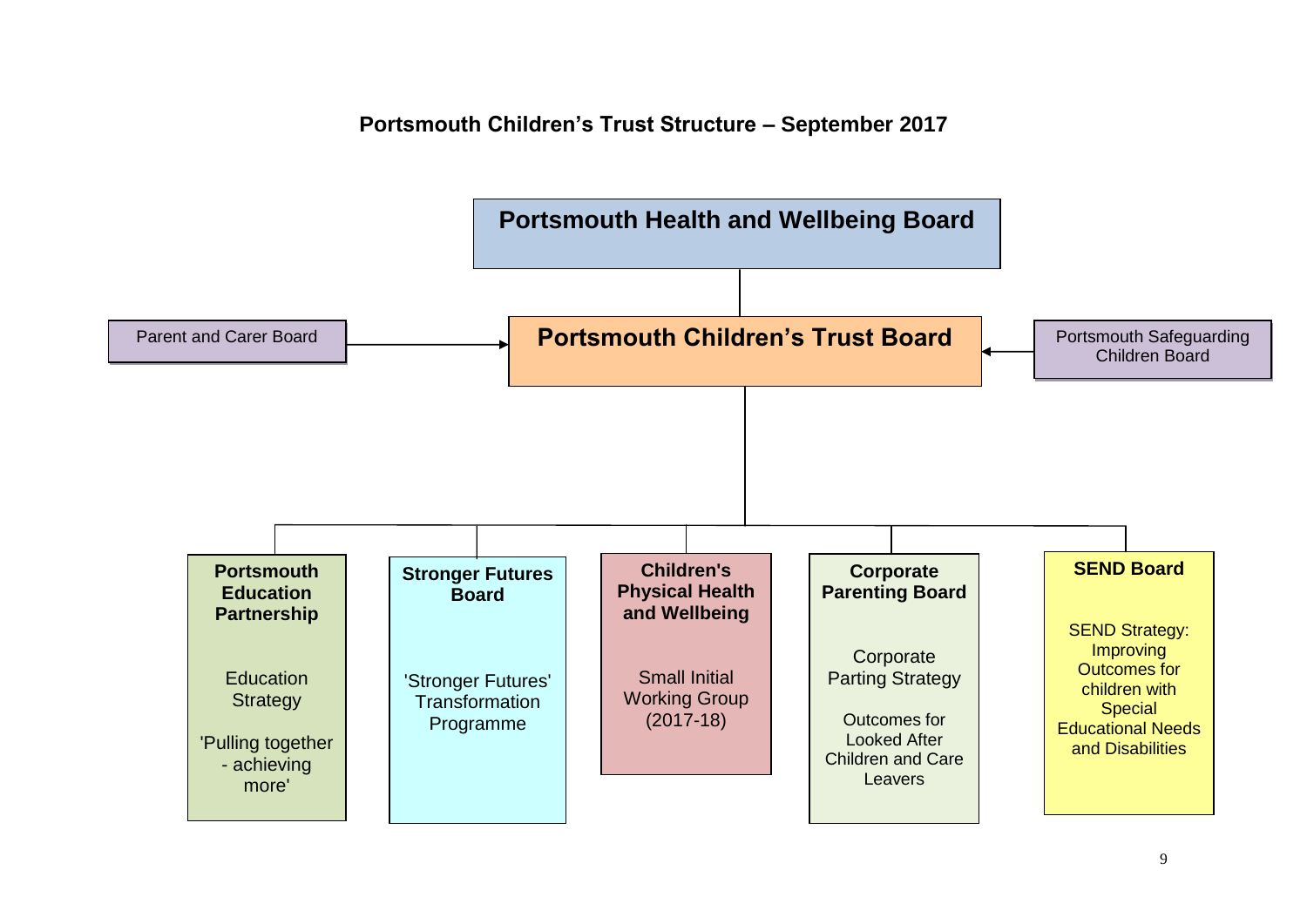# **SECTION 3 - THE CHILDREN'S TRUST NEEDS ASSESSMENT**

The Children's Needs Assessment is used to inform the Children's Trust Plan priorities.

The boxes below outline the main headlines of the needs assessment.

#### **Children's Health**

- $\checkmark$  A high proportion of children in care are fully immunised.
- $\checkmark$  Coverage of Diphtheria, Tetanus, Polio, Pertussis and Hib immunisation are significantly better than nationally.
- $\checkmark$  There has generally been an improving trend in levels of obesity in Year 6 which are now in line with national. However approx.1 in 3 Year 6 pupils are overweight or obese.
- The proportion of children who are overweight or obese in Reception is similar to the national average at almost one in every four children.
- Coverage of the 1<sup>st</sup> MMR immunisation is higher than the England average. However, coverage of the  $2^{nd}$  dose (to complete the course) is lower than the England average.
- Portsmouth's infant mortality rate is similar to the England average. The overall trend is decreasing trend over time.
- The percentage of low birthweight babies has overall been reducing gradually, remaining in line with the national average.
- Breastfeeding initiation (% of mothers who breastfeed within 48 hours after birth) are similar to national average.
- **×** Smoking at the time of delivery has improved over time but remains significantly above the national average.
- **×** The rate of A&E attendances for children age 0-4 years has increased over recent years and is significantly higher than the national rate.

#### **Children's Safety**

- $\checkmark$  The rate of Children in Need has fallen and is lower than the average for England.
- $\checkmark$  Hospital admissions for mental health conditions have reduced and are considerably lower than the national rate.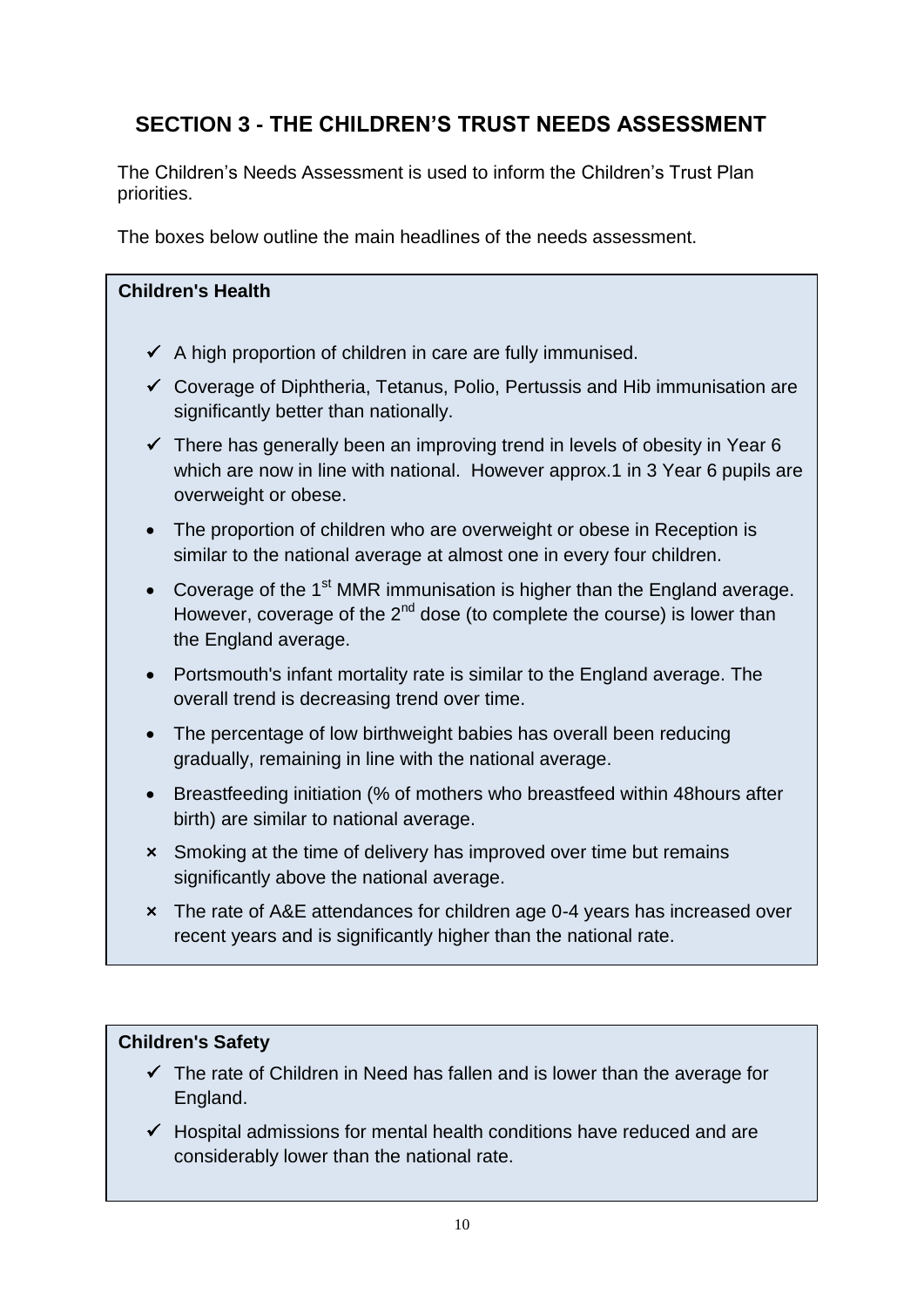#### **Children's Safety…continued**

- $\checkmark$  Emergency hospital admissions due to injury have reduced and are lower than those nationally.
- Numbers of Looked After Children have increased in recent years and particularly the numbers of Unaccompanied Asylum Seeking Children.
- The rate of Looked After Children per 10,000 population has increased and remains above the national average, although lower than the average for statistical neighbours.
- The number of children killed or seriously injured in road traffic accidents has shown an improving trend but is still 1.5 times the rate nationally.
- **×** Contacts into the Multi-Agency Safeguarding Hub (MASH) have increased over a three year period but are stabilising.
- **×** The rate of Child Protection Plans per 10,000 has increased and is above the national and statistical neighbour averages.

#### **Children's Education**

.

- $\checkmark$  Children get off to a good start in Portsmouth with development levels at age 5 slightly above the national level
- $\checkmark$  Standards in schools have shown a good rate of progress in Ofsted ratings with the vast majority of inspected schools now Good or Outstanding.
- The proportion of 16-18 year olds who are NEET has significantly improved and the gap to national has reduced. Portsmouth is now in line with its statistical neighbours' average.
- Rates of progress between Key Stages 1 and 2 have improved but are still lower than national levels.
- Despite recent improvements, GCSE results in Portsmouth remain below national and the city ranks low in its group of statistical neighbours. Provisional results for 2017 indicate that the significant improvements made in 2016 have been maintained despite the tougher and more demanding exams in English and maths.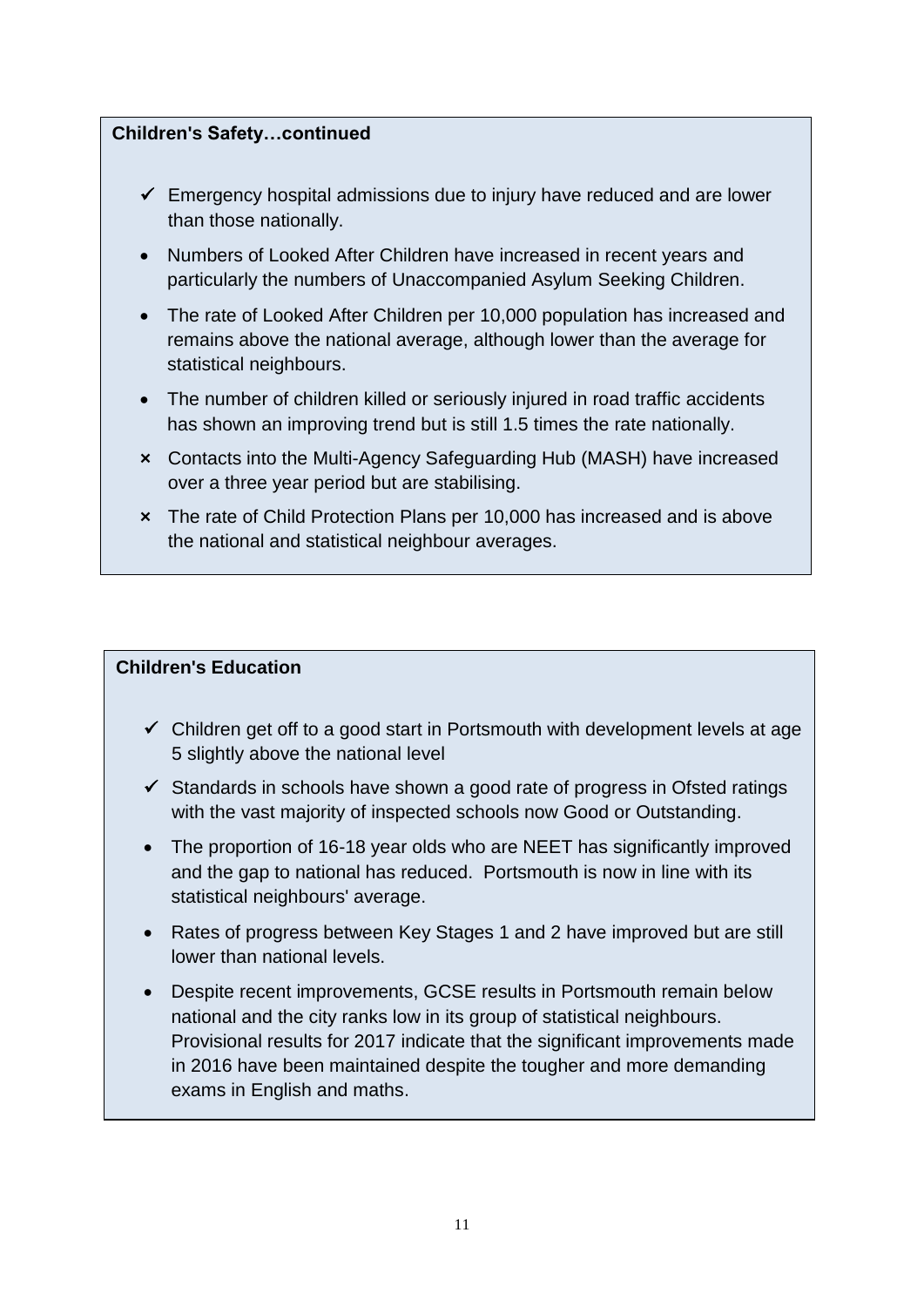### **Children's Education…continued**

- **×** In terms of achievement at the end of Key Stage 2, there had been steady improvement, but this has been in line with national so the gap between Portsmouth and national remains too wide.
- **×** Progress scores at KS2 across all three measures of reading, writing and maths remain significantly below national.

#### **Children's Positive Behaviours**

- $\checkmark$  The percentage of permanent exclusions from schools has fallen and is now below the national average.
- $\checkmark$  Conception rates for under 18s have shown a marked reduction and are now in line with the national average.
- The number of first time entrants to the Youth Justice System has a longterm trend downwards but has recently seen rises.
- Portsmouth's custody rate has seen a medium term fall but rates have increased recently.
- Overall absence rates for primary schools have improved but remain slightly above national levels.
- Persistent absence rates for primary schools have also fallen but remain slightly above national levels.
- Conception rates in those aged under 16 have shown a decrease but rates are above national.
- Overall absence rates in secondary schools have declined in recent years, but remain above the national average.
- Persistent absence rates in secondary schools have reduced and although still some way above national levels, the gap to national has closed.
- The percentage of fixed term exclusions from schools has reduced but remains some way above the national average.
- The rate of under 18's admitted to hospital with alcohol specific conditions has fallen in the last few years although is now slightly above the national average which has shown a steeper rate of improvement.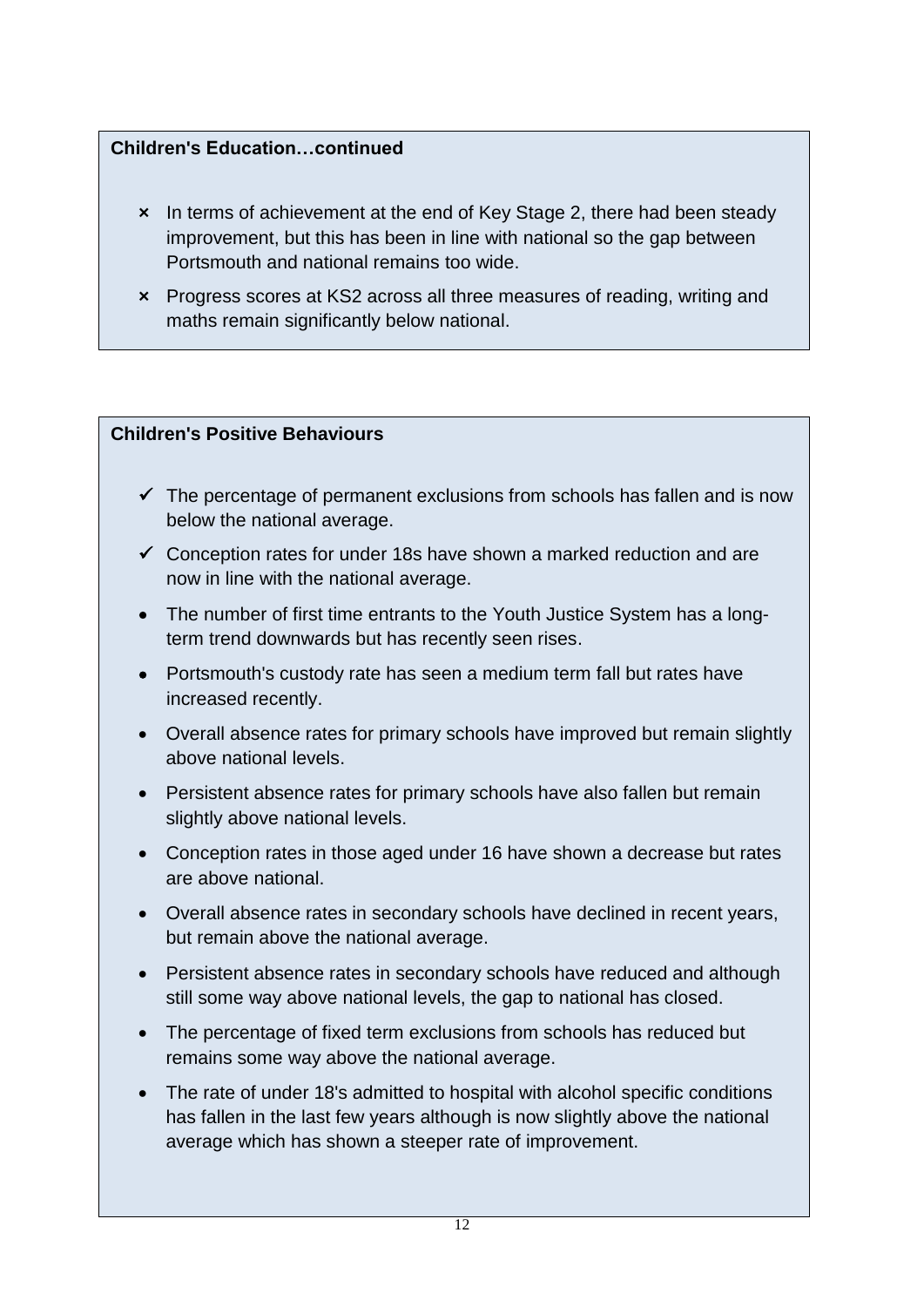#### **Children's Positive Behaviours…continued…**

- Findings from the local substance misuse survey of young people found that alcohol use was still on an overall downward trend, although smoking had increased slightly from last year.
- **×** The rate of hospital admissions due to substance misuse for 15-24 year olds has increased considerably in recent years. In the most recent figures the rate has reduced and is similar to the national rate.
- **×** Re-offending rates in Portsmouth have remained high in recent years, and are above the national average and higher than all statistical neighbours.

#### **Children's Economic wellbeing**

- **×** The percentage of children living in poverty in Portsmouth is still consistently above the England average, although levels have fallen and the gap to national has reduced.
- **×** The proportions of children under 16 years experiencing income deprivation is highly variable across the city's wards. Levels range from a low level in Drayton and Farlington to one of the highest in the country in Charles Dickens ward.
- **×** The rate of family homelessness per 1,000 households is higher than the national average although it has decreased in Portsmouth in recent years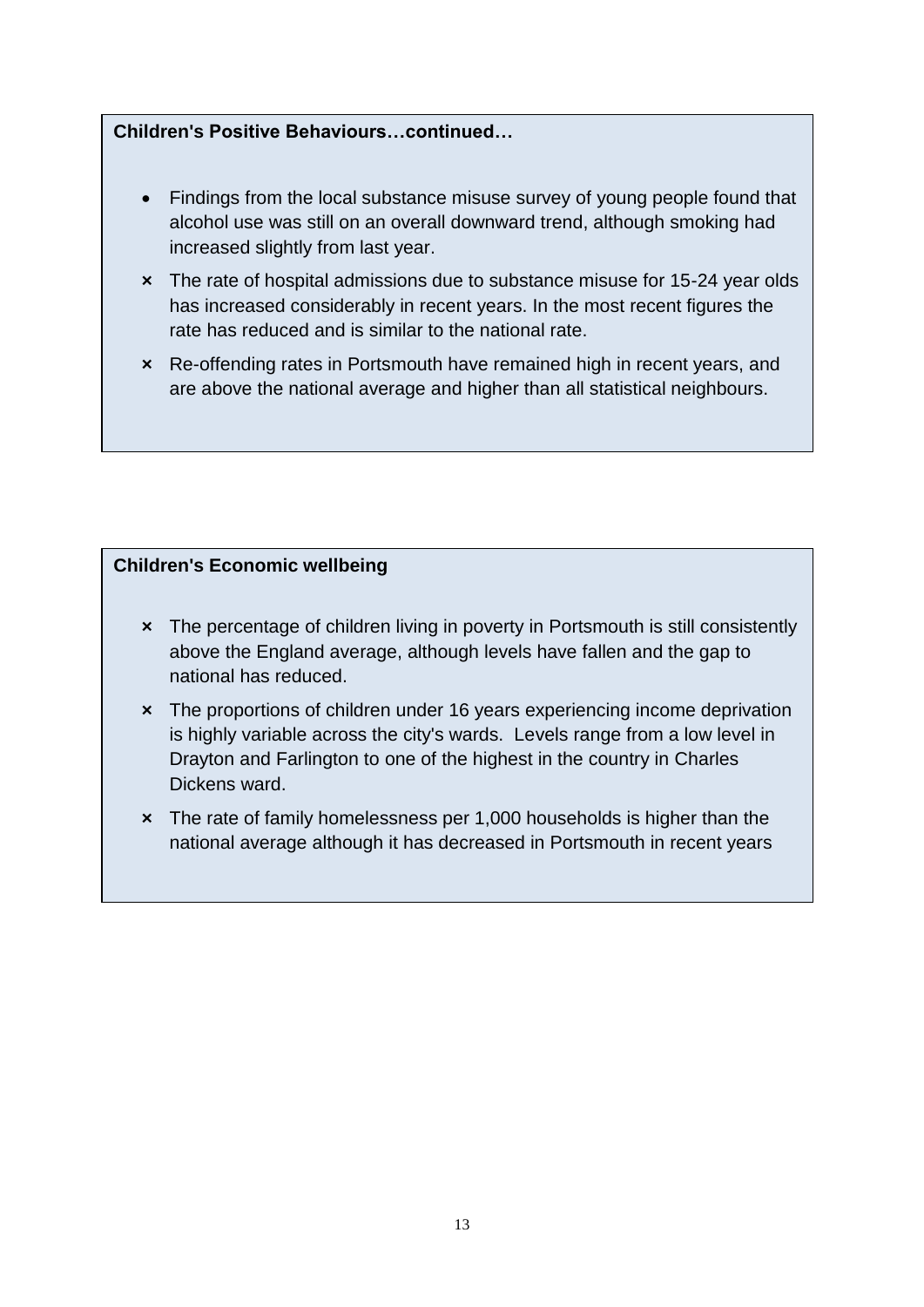# **SECTION 4: THE FIVE PRIORITIES FOR 2017 - 20**

One of the Priorities is new and emerging work, but for the other four established priorities, each has a medium-term strategy and a one-year detailed Improvement Plan. Below is a summary of each strategy.

| Education Strategy: 'Working together for the success of all' |                                                                                                                                                                                                                                                                                                                                                                                                                                                                                                                                                                                                                             |  |
|---------------------------------------------------------------|-----------------------------------------------------------------------------------------------------------------------------------------------------------------------------------------------------------------------------------------------------------------------------------------------------------------------------------------------------------------------------------------------------------------------------------------------------------------------------------------------------------------------------------------------------------------------------------------------------------------------------|--|
| Lead<br><b>Partnership</b>                                    | <b>Portsmouth Education Partnership</b>                                                                                                                                                                                                                                                                                                                                                                                                                                                                                                                                                                                     |  |
| <b>Vision</b>                                                 | Our vision is that through working together we can ensure:<br>All children and young people, whatever their background<br>and circumstances, should be confident, resilient,<br>enthusiastic and successful learners, understanding the<br>pathway they are following towards, and well prepared for, a<br>productive, resilient adulthood and active membership of<br>their communities<br>• Portsmouth is a stimulating, energising, happy and popular<br>place for teachers and other school to staff to work, where<br>their development is fostered, their career ambitions met and<br>their workloads kept manageable |  |
| <b>Key</b>                                                    | Key indicators of the success of the strategy include:                                                                                                                                                                                                                                                                                                                                                                                                                                                                                                                                                                      |  |
| <b>Outcomes</b>                                               | a) Good Level of Development in the Early Years                                                                                                                                                                                                                                                                                                                                                                                                                                                                                                                                                                             |  |
|                                                               | b) Key Stage 2 and Key Stage 4 results - attainment and<br>progress                                                                                                                                                                                                                                                                                                                                                                                                                                                                                                                                                         |  |
|                                                               | c) % of schools that are 'good' or better                                                                                                                                                                                                                                                                                                                                                                                                                                                                                                                                                                                   |  |
|                                                               | d) School attendance                                                                                                                                                                                                                                                                                                                                                                                                                                                                                                                                                                                                        |  |
|                                                               | e) Attainment and progress of children with SEND                                                                                                                                                                                                                                                                                                                                                                                                                                                                                                                                                                            |  |
|                                                               | Post-16 participation, achievement and progress<br>$f$ )                                                                                                                                                                                                                                                                                                                                                                                                                                                                                                                                                                    |  |
| What we will                                                  | This strategy has ten strategic objectives:                                                                                                                                                                                                                                                                                                                                                                                                                                                                                                                                                                                 |  |
| do                                                            | 1. Prepare children and young people for life and work beyond<br>school                                                                                                                                                                                                                                                                                                                                                                                                                                                                                                                                                     |  |
|                                                               | 2. Ensure that all children get the best possible start through<br>effective early nurture at home and high quality early years<br>education                                                                                                                                                                                                                                                                                                                                                                                                                                                                                |  |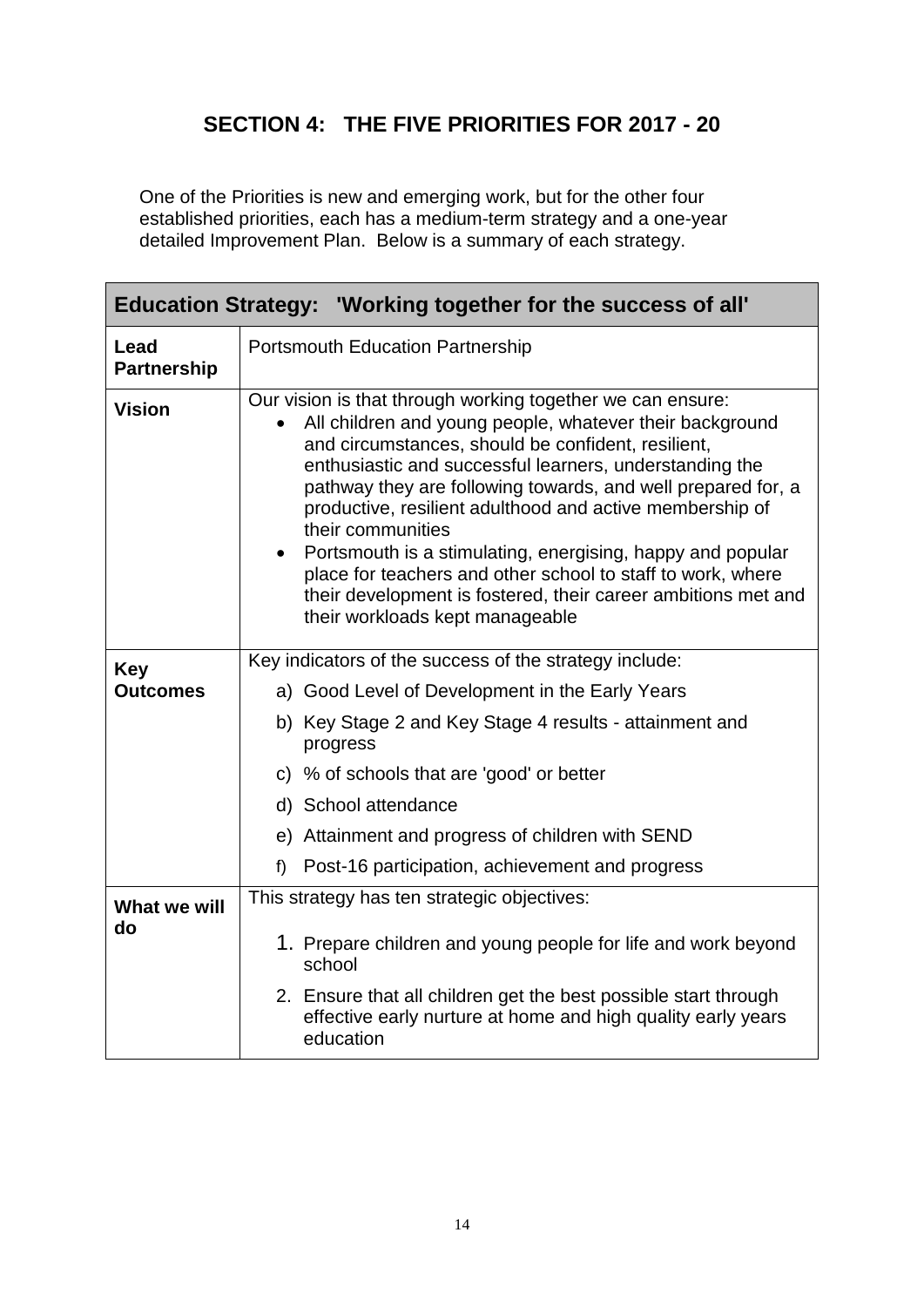|                    | Education Strategy: 'Working together for the success of all'                                                                                              |
|--------------------|------------------------------------------------------------------------------------------------------------------------------------------------------------|
| What we will<br>do | 3. Raise school standards through collaboration, challenge and<br>support                                                                                  |
|                    | 4. Recruit, retain and grow the best teacher and leaders                                                                                                   |
|                    | 5. Strengthen the curriculum across all key stages through a<br>sustained investment in continuous professional<br>development                             |
|                    | 6. Promoting emotional health, wellbeing and resilience in<br>education                                                                                    |
|                    | 7. Collectively working together to ensure all pupils regularly<br>attend school so they can realise their potential                                       |
|                    | 8. Meet the needs of children and young people with special<br>education needs and disabilities                                                            |
|                    | 9. Ensure young people have the best possible opportunities for<br>post-16 and higher education including apprenticeships                                  |
|                    | 10. Invest in school buildings to create additional school places<br>and provide high quality learning environments that meet the<br>needs of all children |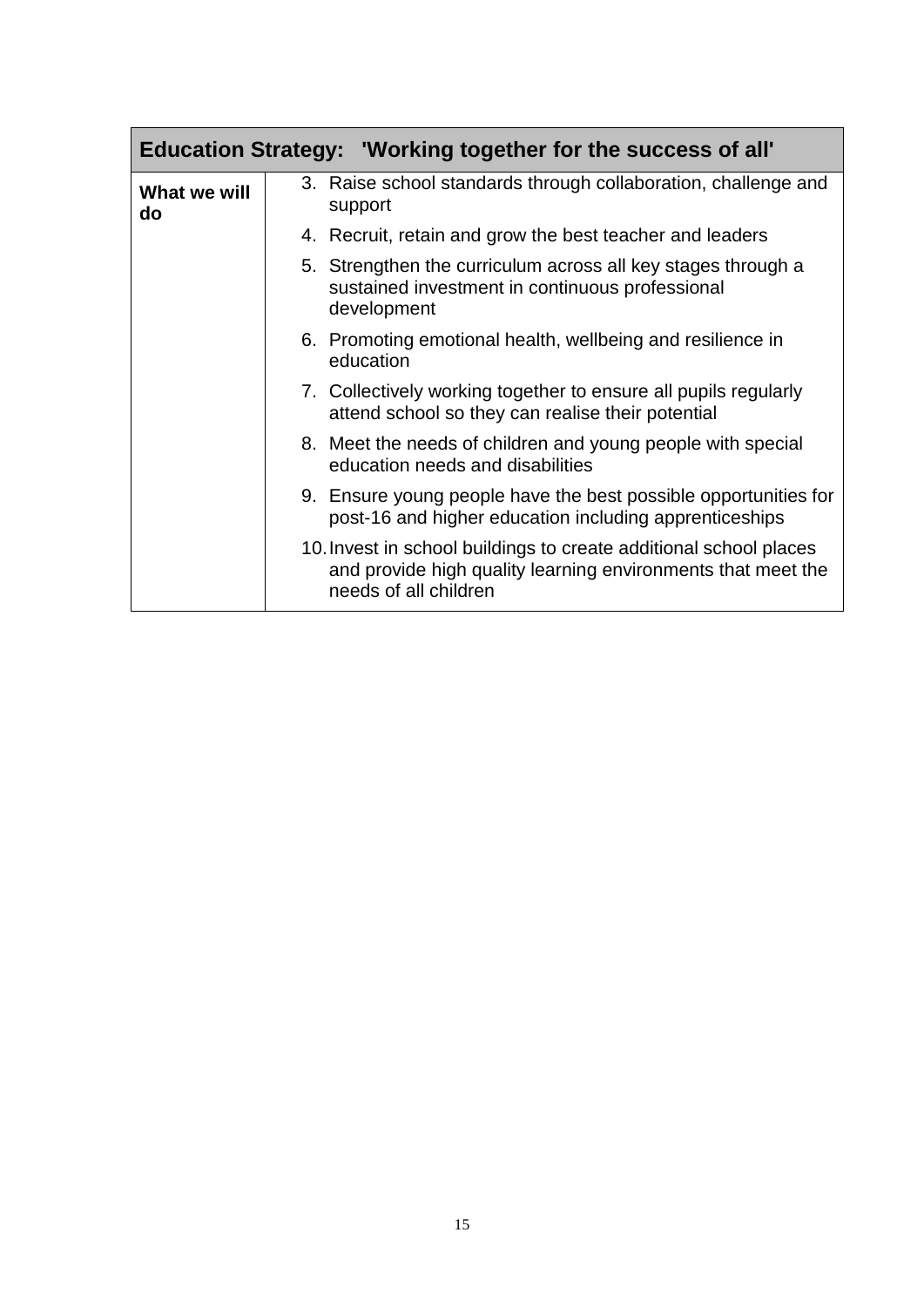|                               | <b>Stronger Futures Transformation Programme</b>                                                                                                                                                                                                       |  |
|-------------------------------|--------------------------------------------------------------------------------------------------------------------------------------------------------------------------------------------------------------------------------------------------------|--|
| Lead<br><b>Partnership</b>    | <b>Stronger Futures Board</b>                                                                                                                                                                                                                          |  |
| <b>Rationale</b>              | The previous Children's Trust Plan saw the development of the<br>Multi-Agency Teams for children and families.                                                                                                                                         |  |
|                               | This next stage of transformation - Stronger Futures is seeking to<br>build a system of support for children, young people and families<br>which gets the balance right so that we do not put more pressure<br>on statutory services in the long term. |  |
|                               | It is based on an approach which empowers families, drawing on<br>the strengths which even the most vulnerable families possess.                                                                                                                       |  |
|                               | Support will be targeted very carefully, aiming to build a system<br>which is affordable and sustainable in the long term. If we get<br>this right, we will provide better and more effective support for<br>children, young people and families.      |  |
| <b>Vision</b>                 | Affordable (but better) services for children and families                                                                                                                                                                                             |  |
| <b>Key</b><br><b>Outcomes</b> | The outcome indicators for this strategy are a reflection of the<br>national Troubled Families headline problems but mirror outcome<br>issues affecting families in Portsmouth:<br>a) Families are reducing offending/ASB                              |  |
|                               | b) Children are attending school                                                                                                                                                                                                                       |  |
|                               | c) Children are safe from harm                                                                                                                                                                                                                         |  |
|                               | d) Worklessness is reduced in families                                                                                                                                                                                                                 |  |
|                               | e) Domestic abuse is reduced in families                                                                                                                                                                                                               |  |
|                               | f) Children and families are healthier                                                                                                                                                                                                                 |  |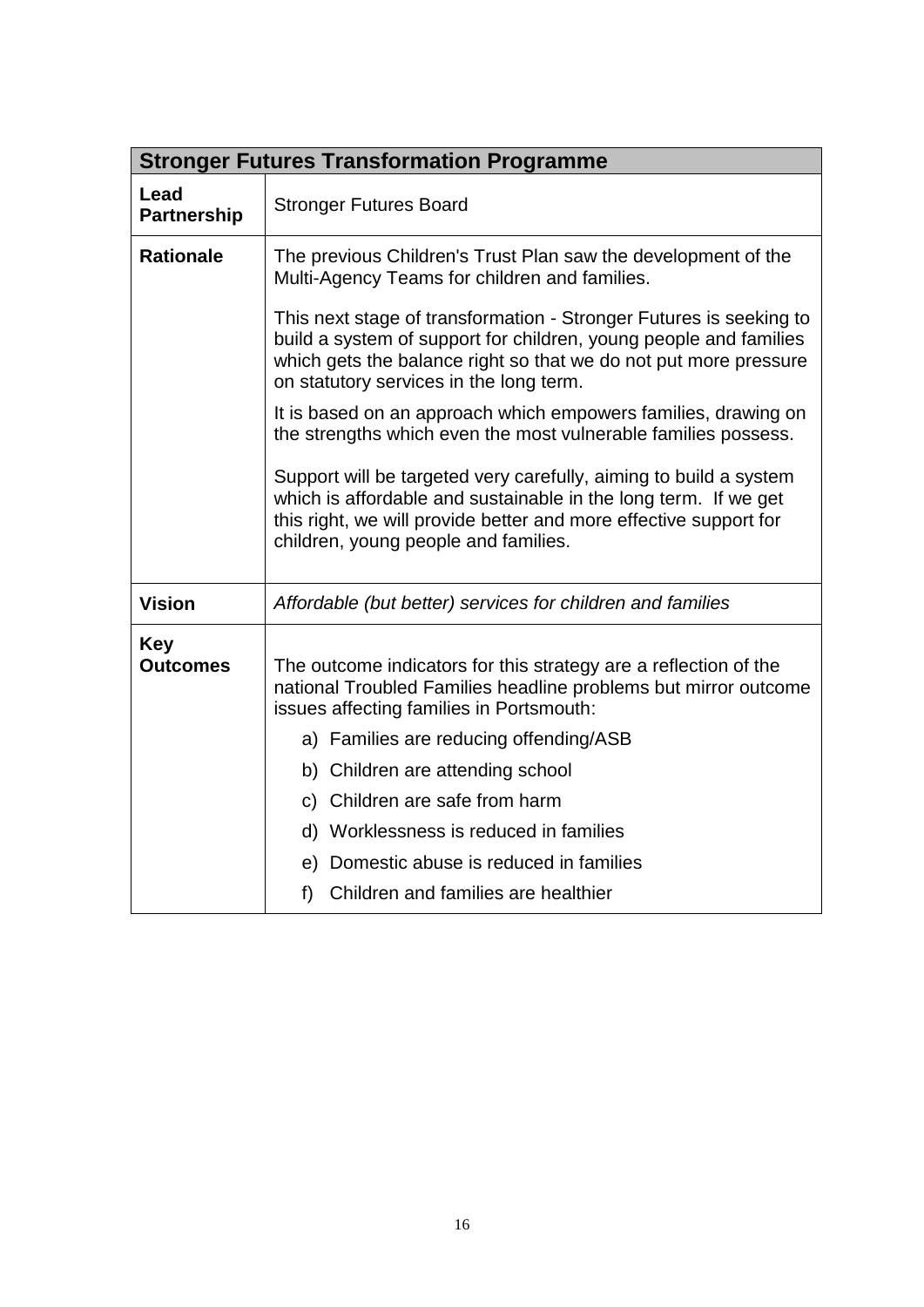|              | <b>Stronger Futures Transformation Programme</b>                                                                                                                                                                                     |
|--------------|--------------------------------------------------------------------------------------------------------------------------------------------------------------------------------------------------------------------------------------|
| What we will | Stronger Futures has a ten-point plan:                                                                                                                                                                                               |
| do           | 1. Target our support more for families that need support,<br>signposting those that need less support to information,<br>advice and guidance on line                                                                                |
|              | 2. Step up guidance for universal services to offer low level<br>support to families                                                                                                                                                 |
|              | 3. Encourage volunteering so that open access activities can<br>continue.                                                                                                                                                            |
|              | 4. Rationalise support for more vulnerable families into a<br>coherent offer. We will use a 'team around the worker'<br>model to reduce duplication of support for vulnerable families                                               |
|              | 5. Provide flexible support ensuring better co-ordination of the<br>full range of support                                                                                                                                            |
|              | 6. Draw on strengths of families, searching out ways in which<br>people can be effectively supported by their families and friends<br>and helping them to identify sustainable ways of improving their<br>lives together.            |
|              | 7. Promote a restorative approach across the city which has<br>significant evidence of impact with children and families.<br>Restorative approaches seek to empower families to find solutions<br>and avoid, prevent and reduce harm |
|              | 8. Quickly provide alternative care when we have to, avoiding<br>unnecessary delay in achieving permanence for children in<br>care                                                                                                   |
|              | 9. Quickly reunify families - enabling families to resume the<br>care of their children safely following a period in care                                                                                                            |
|              | 10. Strengthen support to young care leavers                                                                                                                                                                                         |
|              |                                                                                                                                                                                                                                      |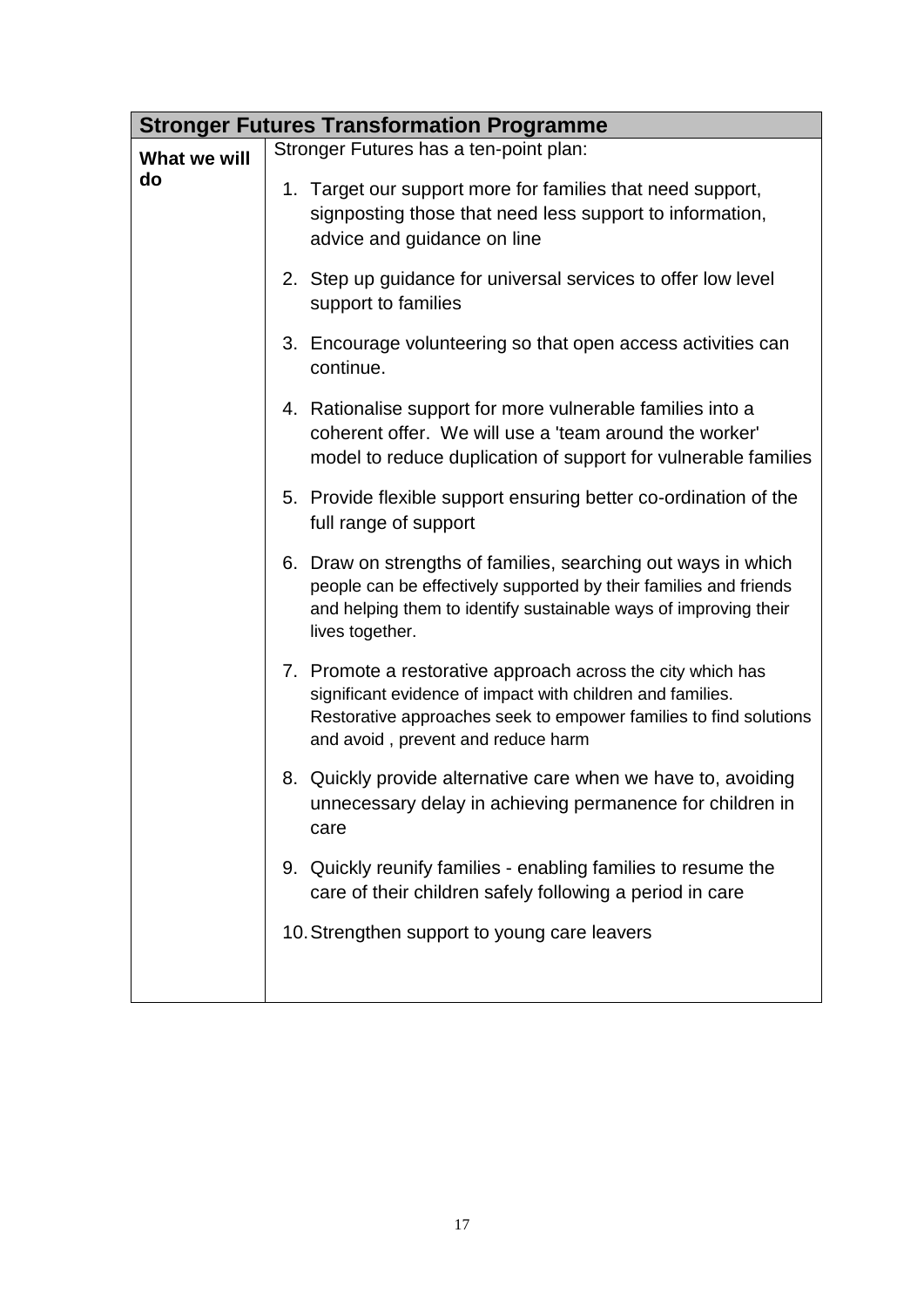# **Children's Physical Health and Wellbeing**

| Lead        |                  |
|-------------|------------------|
| Partnership | To be determined |

 $\overline{\mathsf{T}}$ 

In June 2017, the Children's Trust Board agreed to develop a new strategy focussed on improving children's physical health and well-being.

The Board was in agreement that there is more to do to ensure that children are physically healthy, given the strong links between child health and other outcomes for children.

In particular, there is a strong relationship with educational outcomes given the primary reason for school non-attendance is health related absence, and there is also concern that there is high and increasing demand both primary care and on acute hospital services.

The strategy is being developed by a partnership of Portsmouth Public Health and the Clinical Commissioning Group and involving key stakeholders as the strategy develops.

Linkages will be made with the regional NHS Sustainability and Transformation Partnership (STP) and the emerging Multispecialty Community Provider seeking further integration between primary and community health services.

| What we will | The Strategy is being developed during the second half of 2017 and |
|--------------|--------------------------------------------------------------------|
| do           | will be ready for approval by the Board in early 2018              |
|              |                                                                    |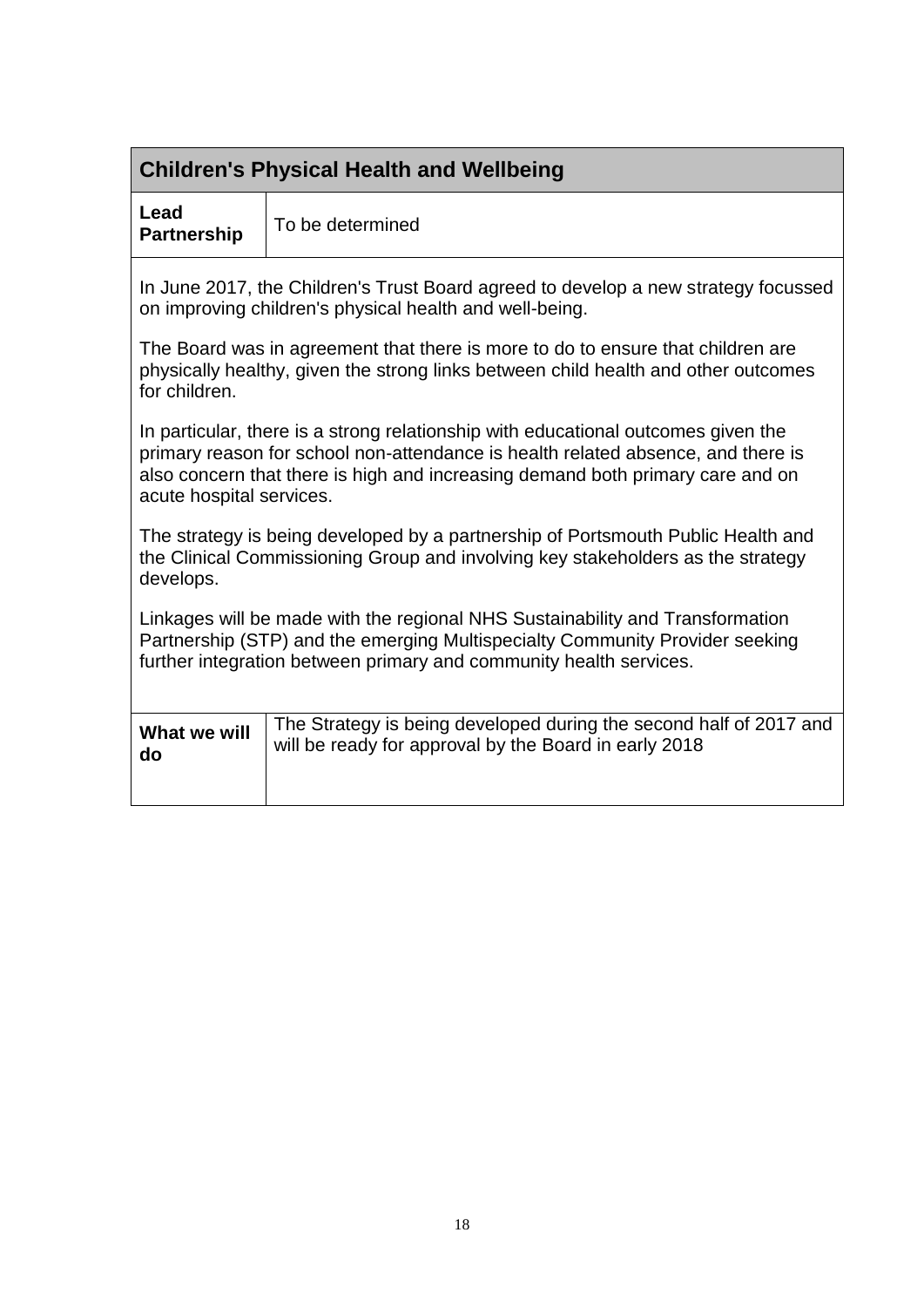| <b>Corporate Parenting Strategy</b>    |                                                                                                                                                                                                                                                                                                                                                                                                                                                                                                                                                                                                                                                                                                                                                                                                                                                                                                                                                                                                                                                                                                                                                                                                                                                                                                  |
|----------------------------------------|--------------------------------------------------------------------------------------------------------------------------------------------------------------------------------------------------------------------------------------------------------------------------------------------------------------------------------------------------------------------------------------------------------------------------------------------------------------------------------------------------------------------------------------------------------------------------------------------------------------------------------------------------------------------------------------------------------------------------------------------------------------------------------------------------------------------------------------------------------------------------------------------------------------------------------------------------------------------------------------------------------------------------------------------------------------------------------------------------------------------------------------------------------------------------------------------------------------------------------------------------------------------------------------------------|
| Lead<br><b>Partnership</b>             | <b>Corporate Parenting Board</b>                                                                                                                                                                                                                                                                                                                                                                                                                                                                                                                                                                                                                                                                                                                                                                                                                                                                                                                                                                                                                                                                                                                                                                                                                                                                 |
| <b>Vision and</b><br><b>Commitment</b> | The Corporate Parenting Strategy sets out the Commitment and<br>Vision for how we look after our children in care. In particular, it<br>states;                                                                                                                                                                                                                                                                                                                                                                                                                                                                                                                                                                                                                                                                                                                                                                                                                                                                                                                                                                                                                                                                                                                                                  |
|                                        | A child who is cared for by the council has the right to expect<br>everything from a corporate parent that would be expected from a<br>good parent. This means we will:<br>Preface all our thinking, planning, actions and decisions with: 'If<br>this was my child I would'<br>Know our children; their needs, talents and aspirations and<br>$\bullet$<br>promote their interests<br>Hold high aspirations for their future and expect the best for and<br>from them<br>Take an interest in their successes and problems and show our<br>$\bullet$<br>pride in their achievements, and celebrate them<br>Listen to their views and ensure they influence practice, service<br>developments and policy<br>Ensure they are consulted and involved about their own lives<br>$\bullet$<br>and plans<br>Recognise, support and respect their identity in all aspects<br>٠<br>Promote and support high academic and vocational<br>$\bullet$<br>achievement<br>Support their health and emotional wellbeing and resilience<br>through access to the right services at the right time<br>Support transition to adult life; promoting their economic<br>$\bullet$<br>prospects and preparing them to become responsible citizens<br>Learn from outcomes of complaints from children and young<br>people |
| <b>Key</b><br><b>Outcomes</b>          | The following are some of the key indicators used to measure the<br>effectiveness of corporate parenting in Portsmouth                                                                                                                                                                                                                                                                                                                                                                                                                                                                                                                                                                                                                                                                                                                                                                                                                                                                                                                                                                                                                                                                                                                                                                           |
|                                        | 1. Timeliness of adoption processes                                                                                                                                                                                                                                                                                                                                                                                                                                                                                                                                                                                                                                                                                                                                                                                                                                                                                                                                                                                                                                                                                                                                                                                                                                                              |
|                                        | Care placement stability<br>2.                                                                                                                                                                                                                                                                                                                                                                                                                                                                                                                                                                                                                                                                                                                                                                                                                                                                                                                                                                                                                                                                                                                                                                                                                                                                   |
|                                        | 3. School attendance and exclusions                                                                                                                                                                                                                                                                                                                                                                                                                                                                                                                                                                                                                                                                                                                                                                                                                                                                                                                                                                                                                                                                                                                                                                                                                                                              |
|                                        | 4. Educational progress and attainment                                                                                                                                                                                                                                                                                                                                                                                                                                                                                                                                                                                                                                                                                                                                                                                                                                                                                                                                                                                                                                                                                                                                                                                                                                                           |
|                                        | Post-16 engagement in learning, employments and training<br>5.                                                                                                                                                                                                                                                                                                                                                                                                                                                                                                                                                                                                                                                                                                                                                                                                                                                                                                                                                                                                                                                                                                                                                                                                                                   |
|                                        | Offending behaviour of looked after children<br>6.                                                                                                                                                                                                                                                                                                                                                                                                                                                                                                                                                                                                                                                                                                                                                                                                                                                                                                                                                                                                                                                                                                                                                                                                                                               |
|                                        | Children and young people's experience of support and services<br>7.<br>including their placement                                                                                                                                                                                                                                                                                                                                                                                                                                                                                                                                                                                                                                                                                                                                                                                                                                                                                                                                                                                                                                                                                                                                                                                                |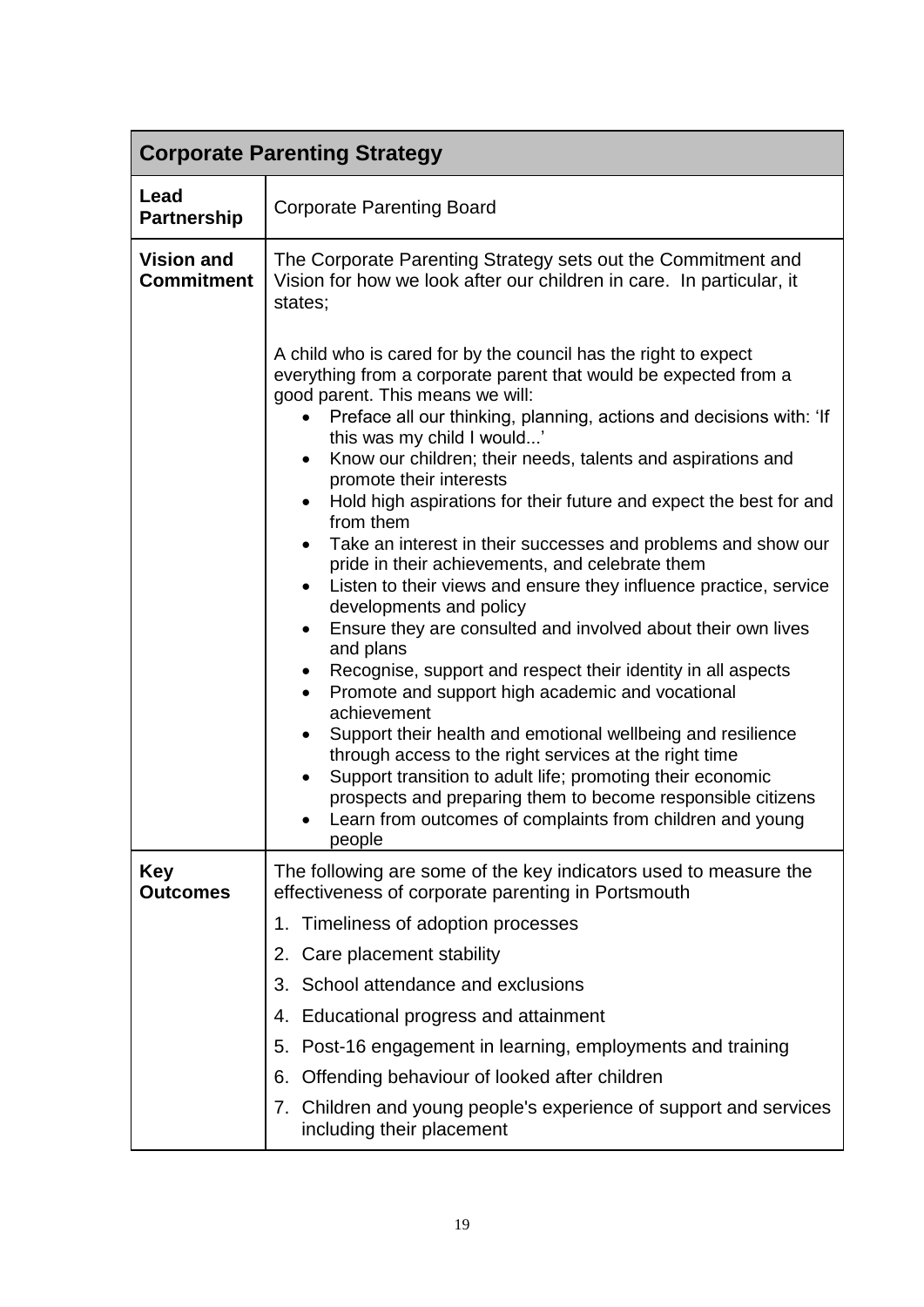| What we will<br>do | The key focus of the most recent updated Corporate Parenting<br>Strategy is:               |
|--------------------|--------------------------------------------------------------------------------------------|
|                    | a) Increase placement stability for looked after children                                  |
|                    | b) Improve educational outcomes for looked after children                                  |
|                    | Ensure more care leavers are in education, employment and<br>C)<br>training                |
|                    | Improve emotional health and resilience of looked after children<br>d)<br>and care leavers |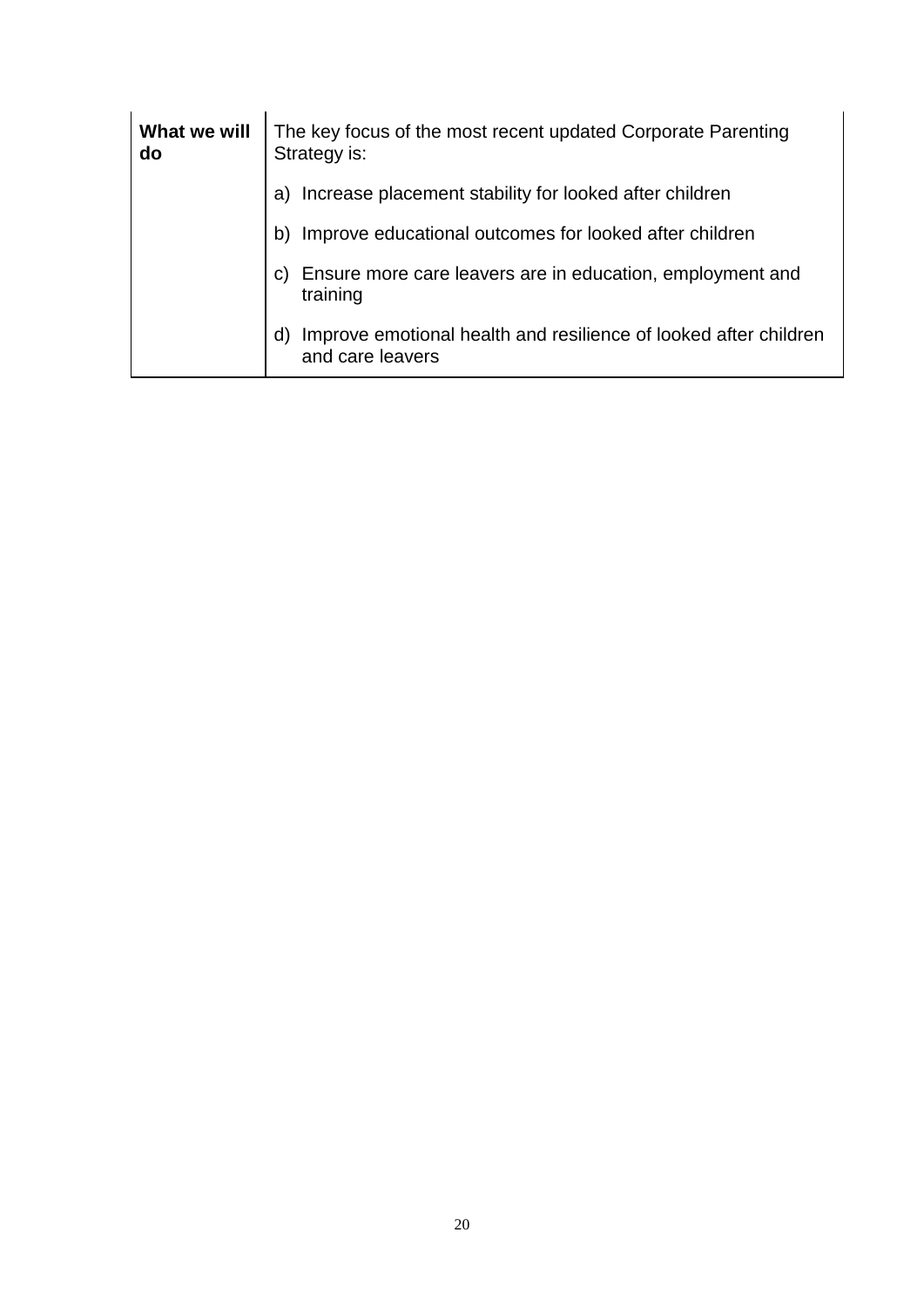| Outcomes for children and young people with Special Educational<br><b>Needs and Disabilities (SEND)</b> |                                                                                                                                                                                                                                                                                                                                                                                                                                                                                                                                                                                                                                                                                                                                            |
|---------------------------------------------------------------------------------------------------------|--------------------------------------------------------------------------------------------------------------------------------------------------------------------------------------------------------------------------------------------------------------------------------------------------------------------------------------------------------------------------------------------------------------------------------------------------------------------------------------------------------------------------------------------------------------------------------------------------------------------------------------------------------------------------------------------------------------------------------------------|
| Lead<br><b>Partnership</b>                                                                              | The SEND Board                                                                                                                                                                                                                                                                                                                                                                                                                                                                                                                                                                                                                                                                                                                             |
| <b>Vision</b>                                                                                           | The aim of the special educational needs and disability (SEND)<br>strategy is to promote inclusion and improve the outcomes for<br>Portsmouth children and young people aged 0-25 years with SEND<br>and their families.                                                                                                                                                                                                                                                                                                                                                                                                                                                                                                                   |
|                                                                                                         | In order to improve outcomes, we aim to ensure that there are in<br>place a range of high quality support services that contribute to<br>removing the barriers to achievement for all Portsmouth children<br>and young people, in particular those with special educational<br>needs and disabilities. This includes enabling children and young<br>people to lead healthy lives and achieve wellbeing; to benefit from<br>education or training, with support, if necessary, to ensure that they<br>can make progress in their learning; to build and maintain positive<br>social and family relationships; to develop emotional resilience and<br>make successful transitions to employment, higher education and<br>independent living. |
| <b>Key</b>                                                                                              | For children and young people with SEND to:                                                                                                                                                                                                                                                                                                                                                                                                                                                                                                                                                                                                                                                                                                |
| <b>Outcomes</b>                                                                                         | 1. Be included within their local community,                                                                                                                                                                                                                                                                                                                                                                                                                                                                                                                                                                                                                                                                                               |
|                                                                                                         | 2. Lead healthy lives and achieve wellbeing,                                                                                                                                                                                                                                                                                                                                                                                                                                                                                                                                                                                                                                                                                               |
|                                                                                                         | 3. Learn and make progress,                                                                                                                                                                                                                                                                                                                                                                                                                                                                                                                                                                                                                                                                                                                |
|                                                                                                         | 4. Make and maintain positive relationships within their family<br>and community                                                                                                                                                                                                                                                                                                                                                                                                                                                                                                                                                                                                                                                           |
|                                                                                                         | 5. Participate in education and training post-16 and prepare for<br>employment                                                                                                                                                                                                                                                                                                                                                                                                                                                                                                                                                                                                                                                             |
| What we will                                                                                            | This strategy has six main areas of work:                                                                                                                                                                                                                                                                                                                                                                                                                                                                                                                                                                                                                                                                                                  |
| do                                                                                                      | 1. Promote good inclusive practice to improve outcomes                                                                                                                                                                                                                                                                                                                                                                                                                                                                                                                                                                                                                                                                                     |
|                                                                                                         | 2. Successful implementation of the national SEND reforms                                                                                                                                                                                                                                                                                                                                                                                                                                                                                                                                                                                                                                                                                  |
|                                                                                                         | 3. Effective joint commissioning to improve outcomes                                                                                                                                                                                                                                                                                                                                                                                                                                                                                                                                                                                                                                                                                       |
|                                                                                                         | 4. Co-production, embedded as a way of working with children,<br>young people and their parents and carers                                                                                                                                                                                                                                                                                                                                                                                                                                                                                                                                                                                                                                 |
|                                                                                                         | 5. Early identification and early support for children with SEND and<br>their families                                                                                                                                                                                                                                                                                                                                                                                                                                                                                                                                                                                                                                                     |
|                                                                                                         | 6. Effective preparation for adulthood and smooth transitions to<br>adult services                                                                                                                                                                                                                                                                                                                                                                                                                                                                                                                                                                                                                                                         |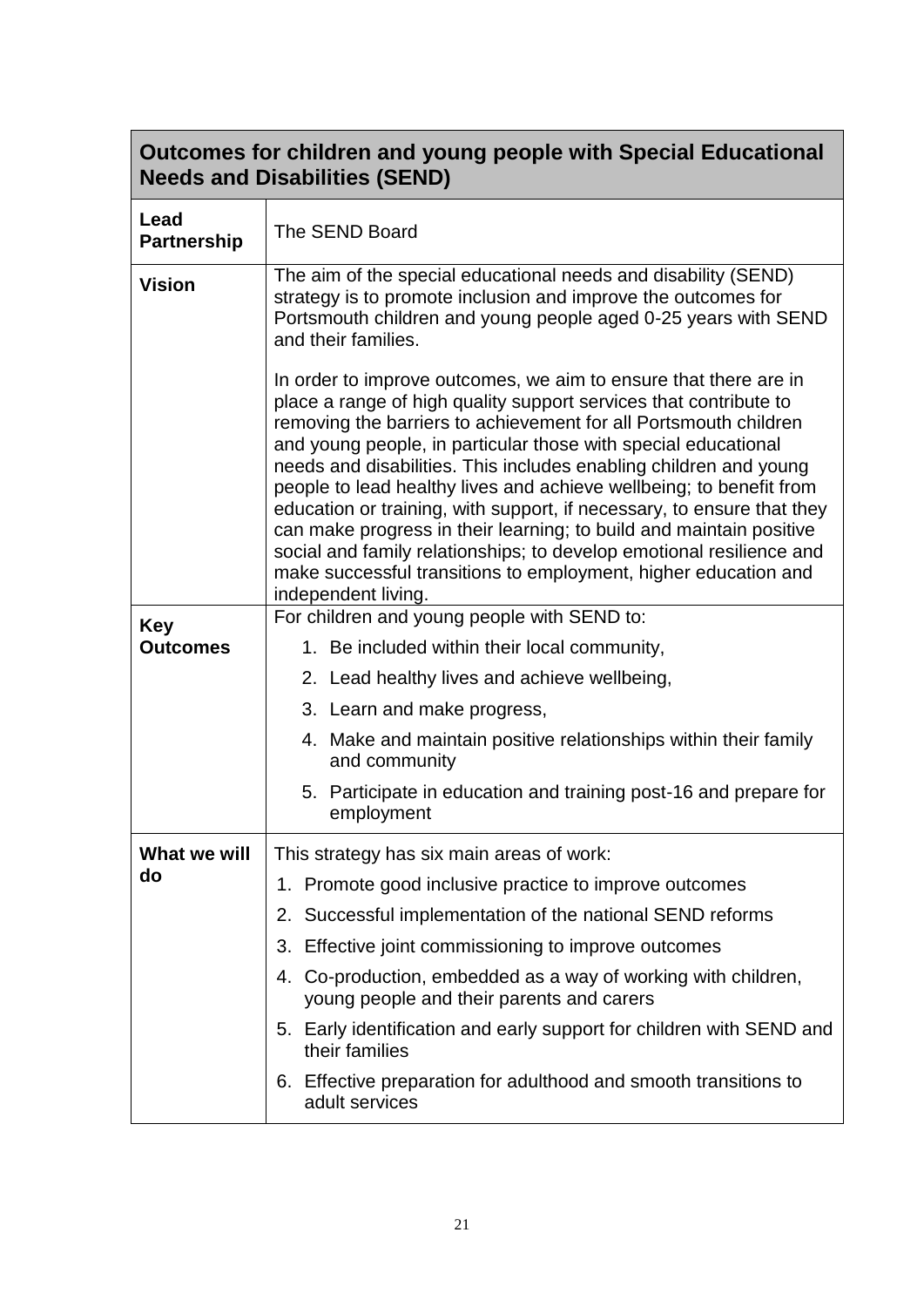## **SECTION 5 – RESOURCES**

A mapping of total expenditure on children and young people shows that agencies spend around £150 million on services directly for children and families in the city. Public sector funding cuts will inevitably see that figure drop over the coming years.

This funding supports the following;

- Mainstream and special schools
- Two colleges of further education
- Six Family Hubs
- Early years settings
- Paediatric hospital services
- Community health services
- Over 100 foster carers
- Around 10 targeted and specialist services
- Over 50 voluntary and community-based organisations

Additionally, there are services for adults and universally available resources including GPs, health centres, police and community safety support, community buildings, leisure services, membership organisations and a wide range of user-led support projects and networks.

Each of the improvement and commissioning strategies for the five priorities includes plans to ensure that resources are efficiently, effectively and sustainably deployed to maximise improvement in outcomes.